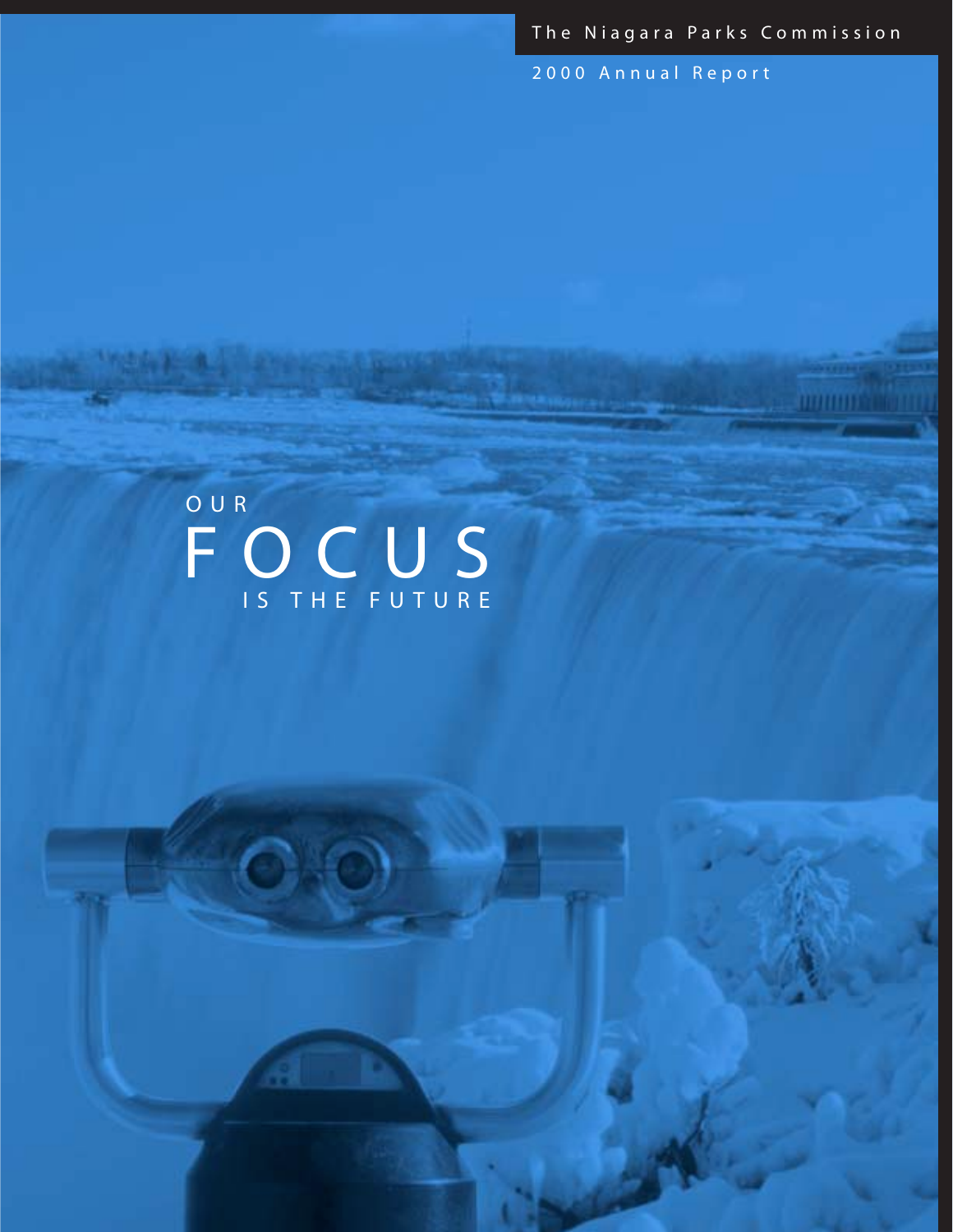Since 1885, The Niagara Parks Commission has served as guardian over the vast parks system extending along the Niagara River from Lake Erie to Lake Ontario. These havens for man and nature encompass some of the most beautiful and diverse landscapes in the world. They touch the majestic splendour of the Falls, encircle hectares of fragrant gardens, provide quiet refuge for wildlife and border local farms and busy vineyards.

As a self-sufficient agency of the Ontario Ministry of Tourism, the Commission now maintains over 1,700 hectares of parkland at no cost to taxpayers. Our mission continues to be the preservation and enhancement of the natural beauty of the Falls and the Niagara River Corridor to ensure that future generations will enjoy their splendour.





A self-funded agency of the Ontario Government practising sound business principles since 1885. Printed by the Order of the Legislative Assembly of Ontario.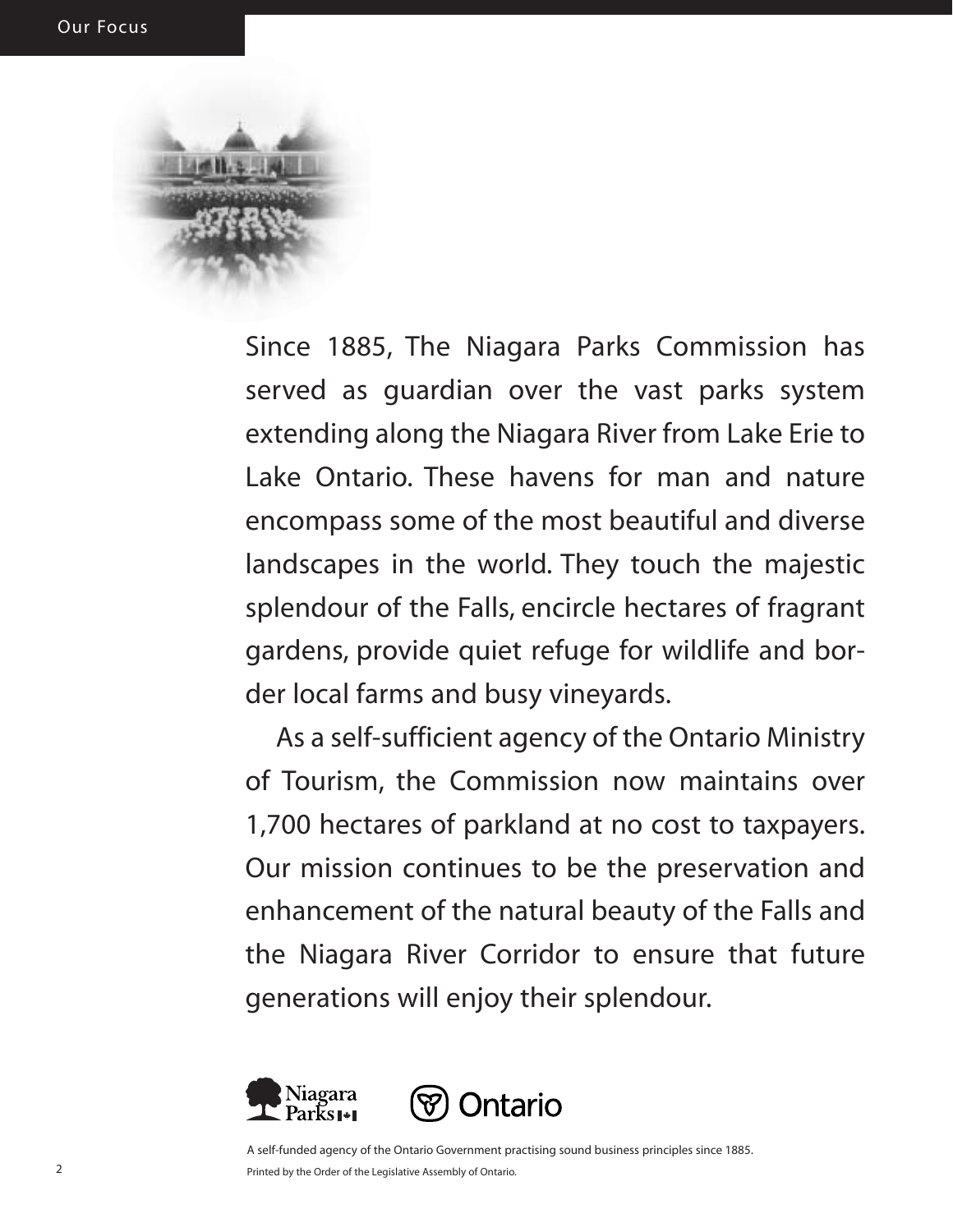#### Greetings from the Honourable Cam Jackson, Minister of Tourism



The 2000 Annual Report of The Niagara Parks Commission highlights some important accomplishments and exciting initiatives.

A keystone in the Niagara Region's strong local tourism industry, the Commission and its many parks and attractions helped draw 12-14 million visitors to the area in 2000. The agency also took on a leadership role in the increasingly popular Blossom Festival Celebration and significantly advanced the planning and development of the Legends on the Niagara golf complex.

Achievements like these are only possible with the assistance of a solid support team. The Niagara Parks Commission employed 1,495 seasonal and 295 full-time staff in 2000, all proud cast members who are committed to delivering the best of the Ontario showcase.

Excellence is its own reward, and The Niagara Parks Commission again has demonstrated its ability to provide exceptional services to its customers while contributing to the establishment of Niagara and Ontario as premiere, four-season tourism destinations.

My congratulations to the Commission's Board, staff, volunteers and supporters for a strong performance and best wishes on your continued success.

*DAN CALCASO* 

Sincerely, Cam Jackson Minister

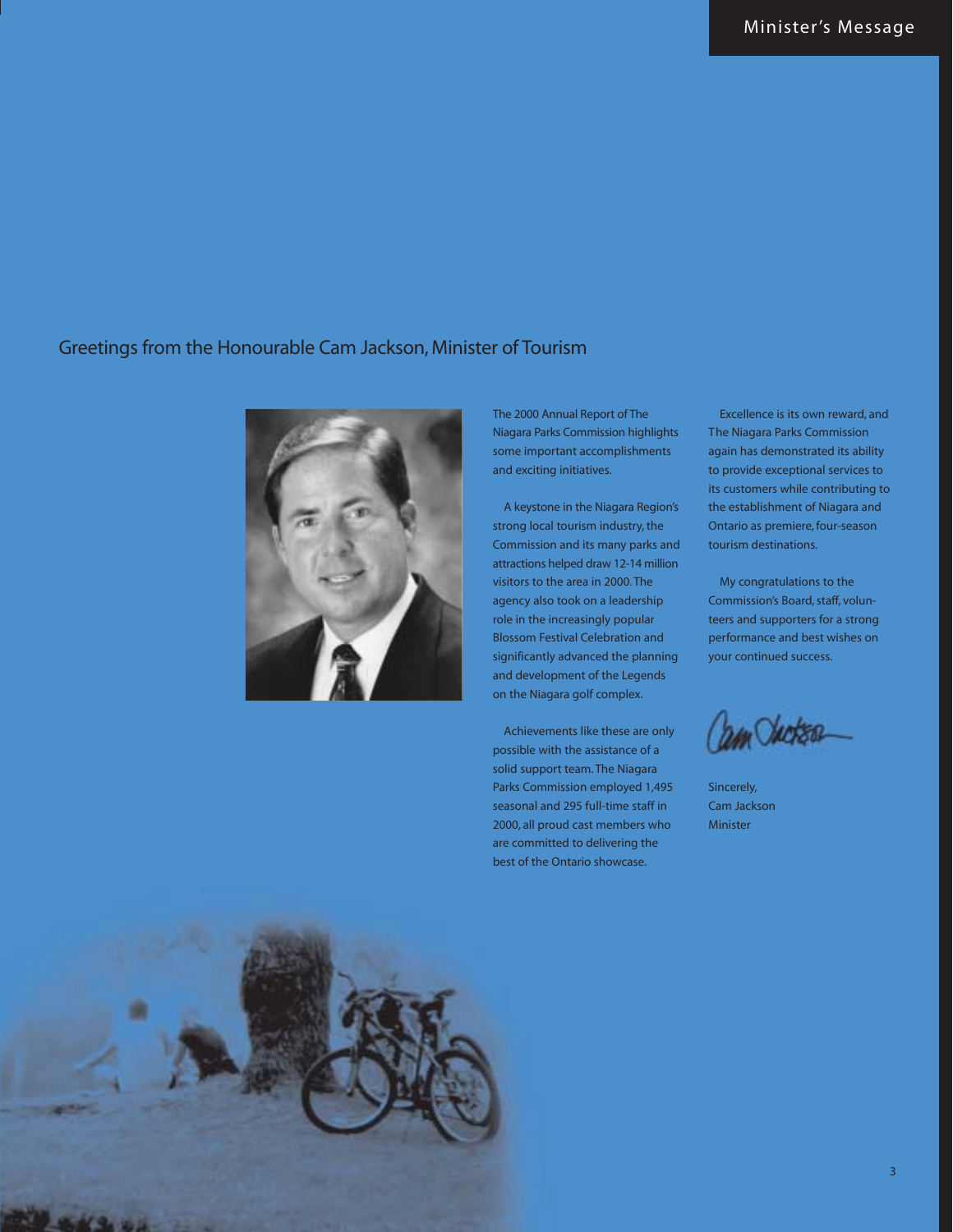Entering the new millennium,The Niagara Parks Commission (NPC) stands poised to meet the challenges and changing nature of the tourism industry. Our focus is clearly on the future.



The Niagara Falls tourism industry came of age this past year and The Niagara Parks Commission is pleased to have played a leading role in creating and sustaining this growth.

Today, Niagara Parks operates North America's most completely maintained Parks system, with 1,720 hectares of Parkland and 56 kilometres of recreational trail following the Niagara River from Lake Erie to Lake Ontario. We are, in fact a city within cities, since we operate, control and maintain our own police force, road maintenance, snow removal and transportation (People Mover) system.

In terms of our economic performance, NPC played a significant role in helping to attract the 12 to 14 million visitors that came to Niagara this past year. We estimate these visitors spent almost half a billion dollars on direct purchases of tourism goods and services in this region alone.

This economic effect resulted in and supported the over 13,000 full time jobs related to tourism in Niagara. If this trend continues, forecasters predict tourism-related jobs will swell to over 25,000 full time positions by 2003.

As you will note in my Economic Growth update, NPC revenues are up by 4.5%, since 1999. This means we generated over \$70 million in revenue this past year. As well, more than 5,587,849 patrons took in what Niagara Parks had to offer by visiting our attractions, museums and golf courses in 2000. Our Group Sales also increased by 10% this year, while sales of our NPC Passport Packages grew by over 64%.

These numbers tell a story, and a good one at that. Niagara, and The Niagara Parks Commission have become a premiere, year round tourist destination.

To support and sustain this continued growth, NPC has embarked on an aggressive marketing campaign, in cooperation with our destination-marketing partners, Niagara Falls Tourism and the Ontario Ministry of Tourism.

As proof of our commitment, 50% of our 2000 marketing budget was dedicated solely to Niagara "focused" destination support. In fact, we have increased our marketing budget in this area alone by over 200% since 1998.

In addition to the significant economic impact we provide, Niagara Parks is also proud of the role we play in terms of the many initiatives,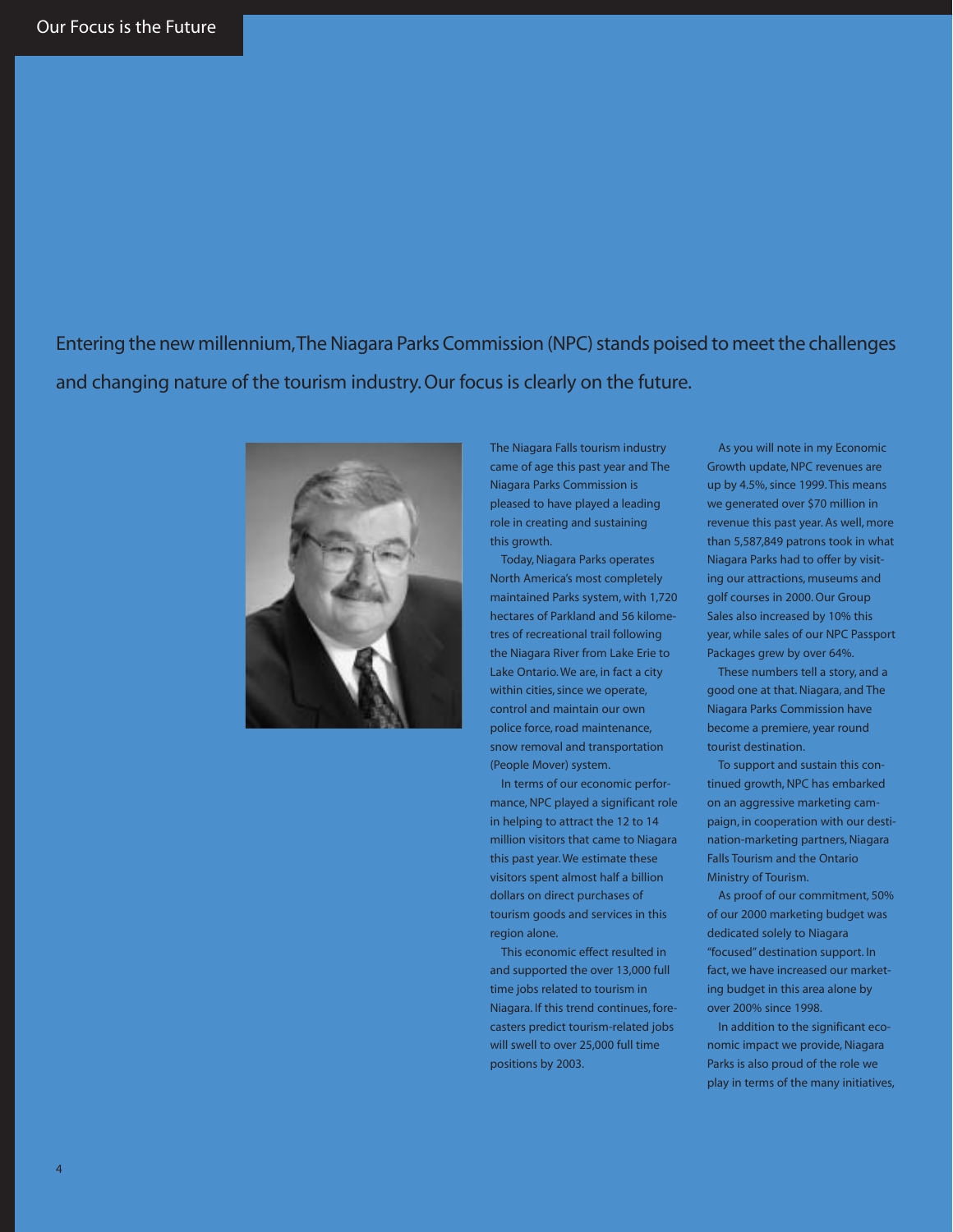

projects and causes we support right here in our community.

Home is a key word for us. For over 100 years now, The Niagara Parks Commission has become deeply rooted in the communities we touch. In fact, we consider ourselves part of the very fabric that makes this region great.

Some of the recent initiatives of which we are most proud include our work with the City of Niagara Falls, the Ontario Ministry of Tourism, Ministry of Transportation and the Regional Municipality of Niagara, on a major revitalization of Roberts Street in the City of Niagara Falls. This partnership was undertaken to beautify and enhance Roberts Street, a key "Gateway" and main entry point into Ontario from the United States.

Also in 2000, Niagara Parks accepted a leadership role in helping to transform and reinvigorate the Blossom Festival Celebration

and Parade that takes place annually in Niagara. With the help of several tourism partners, The Blossom Festival has been transformed into a spring showcase for the enjoyment of our visitors and guests.

As much as we celebrate what we have accomplished, NPC is clearly excited about what the future holds in store, and the role we will play in ensuring continued growth, prosperity and a sense of strong communities.

Over the next several years, Niagara Parks will be developing new initiatives and long-range plans as part of our overall Master Plan for the future.

Our upcoming plans include acquiring the Canadian Niagara Power Building. It is our intention to convert and transform this building into an inspiring and fully functional interactive museum.

The Toronto Power Generating Station, currently an unused stately building, will also be completely restored and renovated. Our unique and rich history will be preserved and honoured at the Chippawa Battlefield Site, the location of one of the bloodiest and costliest battles ever to have taken place during the War of 1812.

Planning, design and construction of what will most assuredly become the jewel in the crown of Ontario golf has also progressed significantly during the past year. *Legends on the Niagara* is being built on over 250 hectares of land along the Niagara River. It will be home to a premiere 45-hole golf destination, rivalling and surpassing some of North America's finest golfing sites.

As I indicated earlier,The Niagara Parks Commission stands ready to meet the challenges of the new millennium.That is why we have chosen the theme for this year's Annual Report "Our Focus is the Future."I want to take this opportunity to

thank both the Commissioners of The Niagara Parks Commission and our entire staff. It was through their hard work, dedication and enthusiasm that we were able to achieve these remarkable results.

Brolevett

Brian E. Merrett Chairman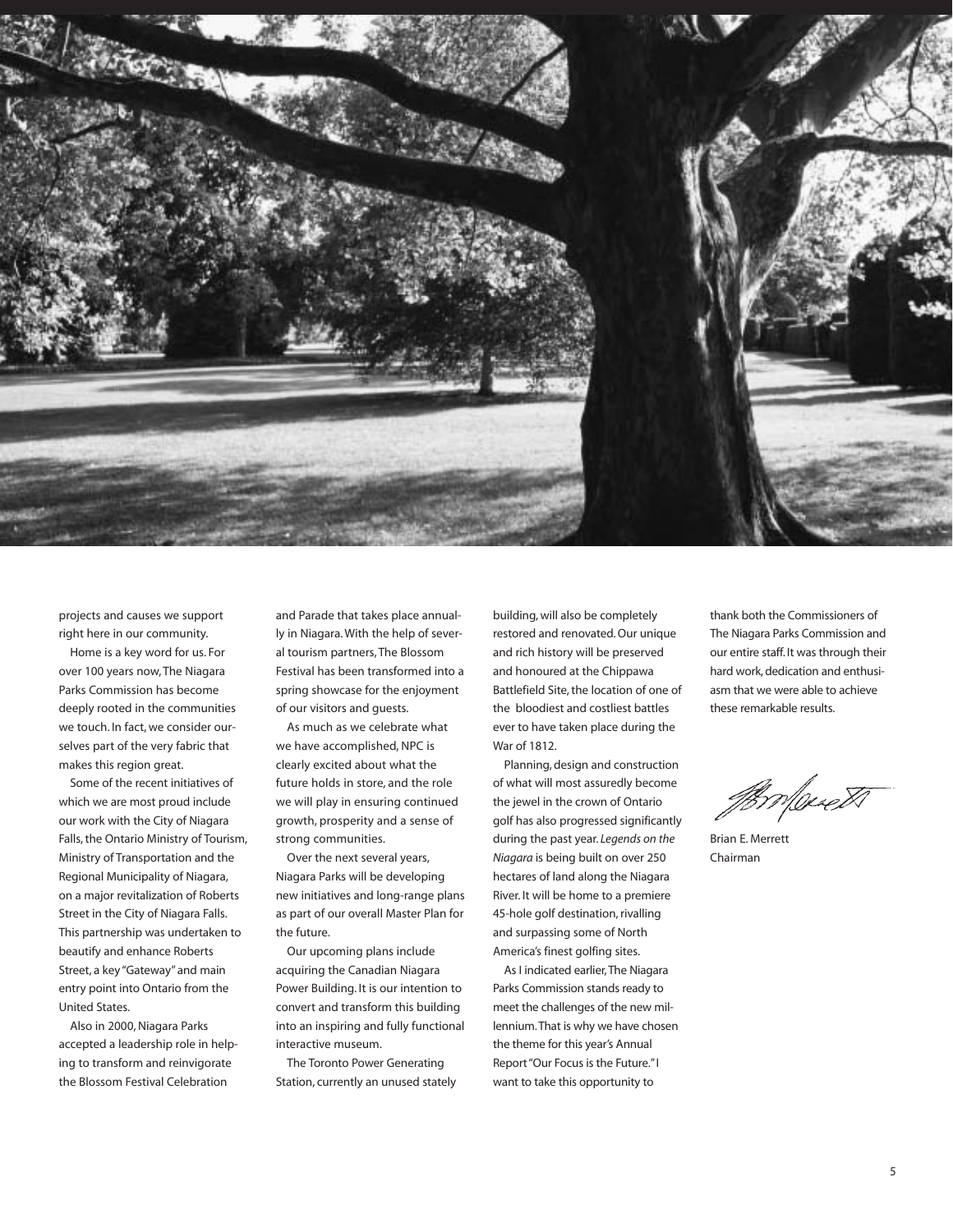

#### centre:

Brian E. Merrett, Chairman December 10, 1997 December 9, 2000

#### left to right:

Art T. Viola, Town of Niagara-on-the-Lake Representative Commissioner December 1, 1997 November 30, 2000

Donna Lailey, Commissioner May 20, 1996 May 19, 2002

John A.M. Kernahan, General Manager

Larry Boese, Commissioner August 1, 1997 July 31, 2003

Kenneth R. Green, Commissioner May 20, 1996 May 19, 2002

Marvin D. Kriluck, Commission Solicitor

Michael M. Dietsch, Reg. Mun. of Niag. Representative Commissioner December 1, 1997 November 30, 2000

Anna T. Corfield-Tartaglia, Commissioner August 1, 1997 July 31, 2003

Archie Katzman, Vice Chairman October 24, 1981 October 23, 2002

Joan-Marie Brunt, Commissioner August 1, 1997 July 31, 2003

S. Wayne Thomson City of Niagara Falls Representative Commissioner December 1, 1994 November 30, 2000

absent:

Wayne Redekop, Town of Fort Erie Representative Commissioner December 1, 1997 November 30, 2000

Robert Saks, Commissioner April 6, 1994 April 5, 2000

Frank B. Leslie, Commissioner June 30, 2000 June 29, 2003

Robert F. Brooker, Assistant General Manager & Sr. Dir. Corporate Services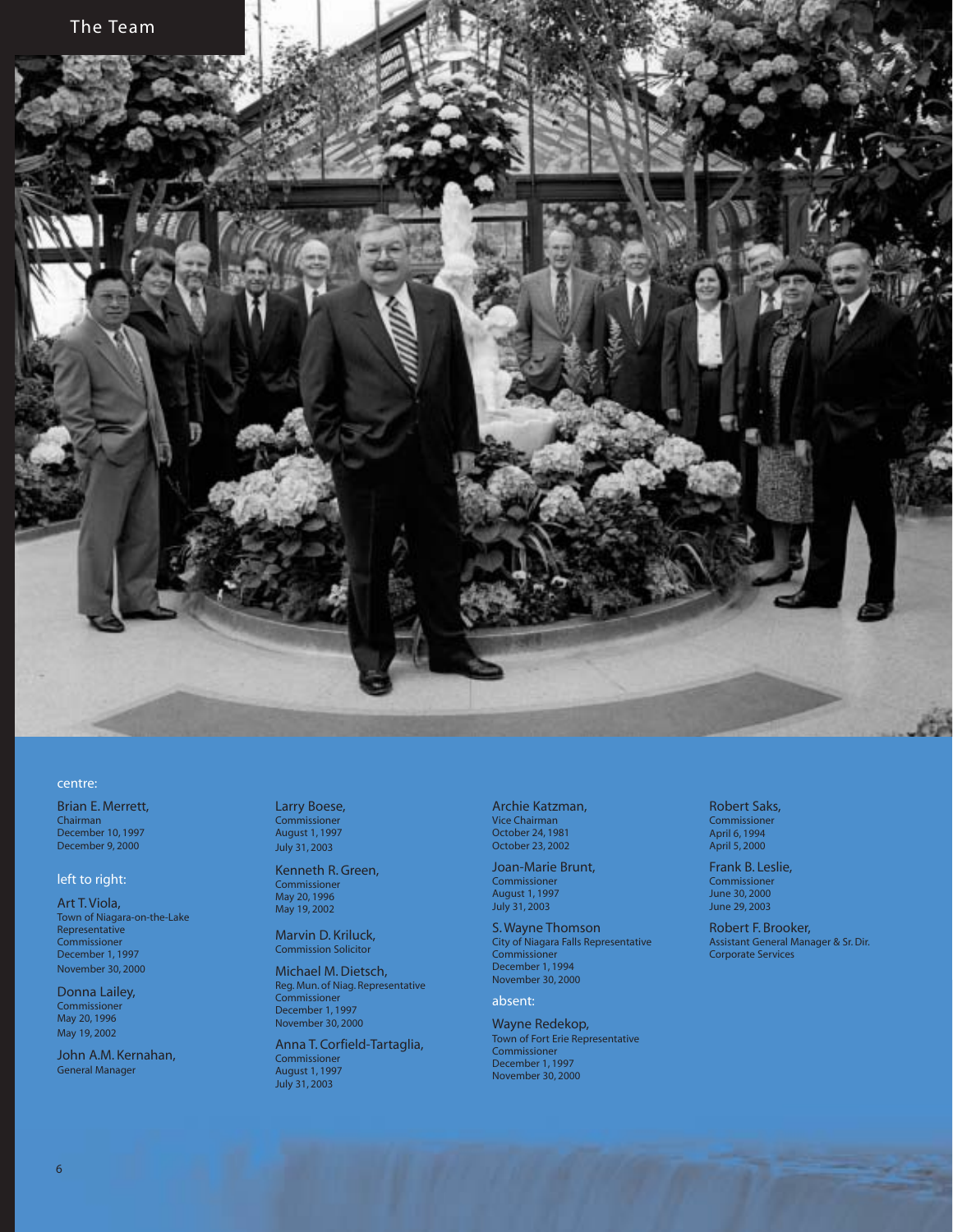Niagara Falls and its surrounding region have become the second most visited location in all of Canada.

As a result, Niagara Parks has undertaken a leadership role within the local tourism community and industry to help establish and promote Niagara Falls as a world-class destination – one that is open for business year round.

Each year, NPC helps attract an average of 12 to 14 million visitors to Niagara, offering an array of heritage, nature, horticulture, golf and recreational experiences, attractions and special events.

Visitors drawn to and by NPC sites spend almost half a billion dollars annually on direct purchases of tourism goods and services in Niagara. Spending by these visitors also supports the more than 13,000 tourism-related full time jobs located right here in Niagara.

Our popularity has also brought significant economic growth and its associated prosperity to communities throughout the Golden Horseshoe area. Moreover, the benefits resulting from increased tourism now reach far past our immediate region to touch other areas of the Province of Ontario.

*Current statistics and projected increases in both visitors and dollars spent reveal a picture of sustained growth for the Parks and this region in the coming years. Of particular interest, the following highlights occurred this past year:*

• In 2000, NPC employed approximately 1,495 seasonal and 295 year-round staff.

- NPC revenues increased by 4.5 % during the year.
- Attendance figures at our attractions, museums and golf courses reached 5,587,849 in 2000.
- Visits to our historic sites also rose, increasing 37% from the previous year.
- Overall, visitor growth to our region has gone up by over 23% in the last 3 years.
- By 2002, the number of visitors projected to visit this region could jump to almost 20 million people.
- By 2003, forecasters are predicting tourism related jobs will swell to over 25,000 full time positions in the region.

*To help foster and support this continued growth,The Niagara Parks Commission has:*

- Increased its investment in Niagara Falls destination support and promotion by over 200% since 1998.
- Destination spending now represents 50% of total marketing spending by the NPC.
- In 2000, NPC remitted \$4.1million to the Province in Retail Sales Tax.
- In 2000, NPC provided grants in lieu of taxes to its adjoining municipalities (Niagara Falls, Fort Erie and Niagara-on-the-Lake) totalling over \$1 million.

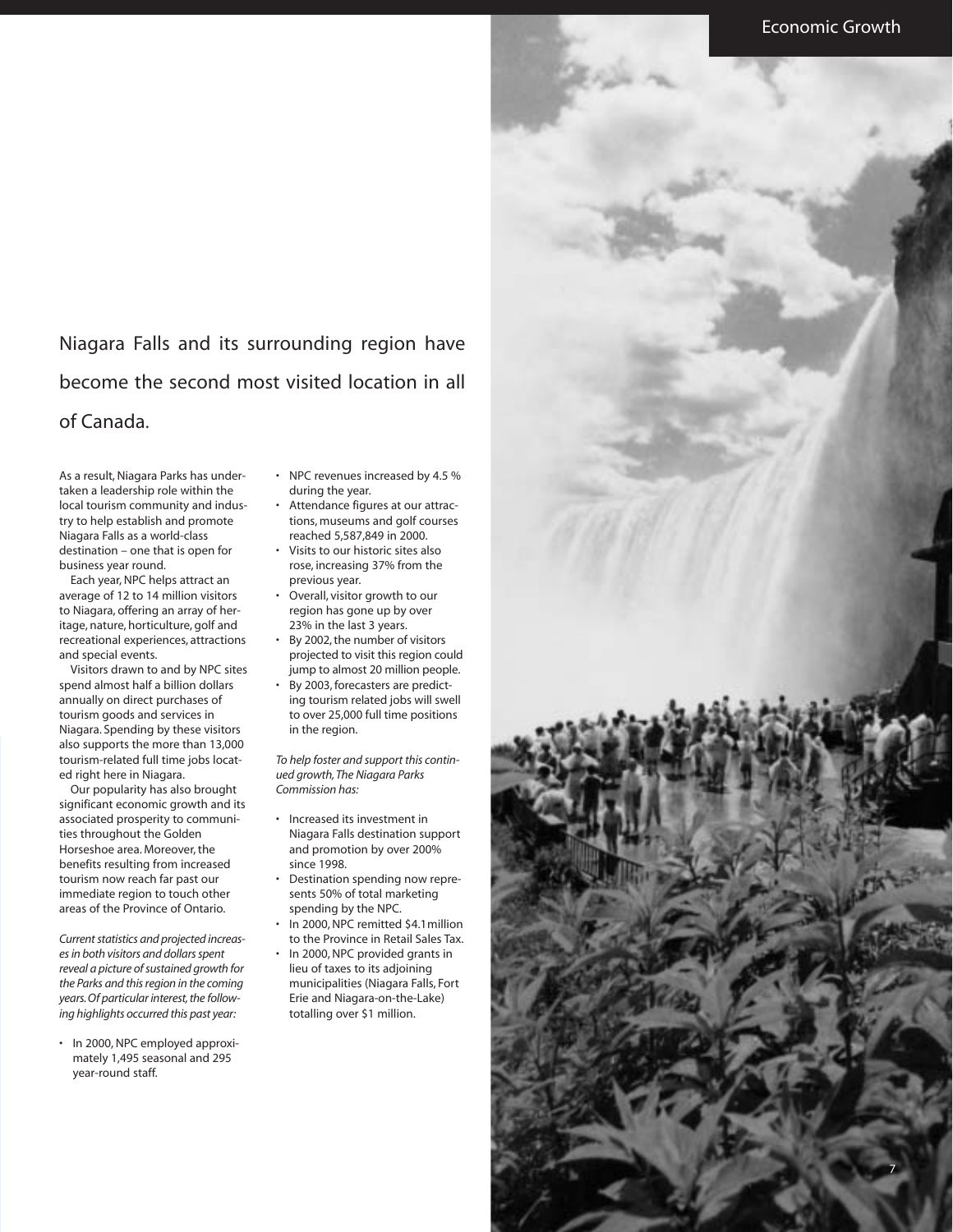Customer Service is at the very heart of everything we do at The Niagara Parks Commission. Why? Because the value one places on excellent customer service can never be underestimated or taken for granted.

For us customer service is not simply a goal, it is the foundation of who we are and how we operate. It is our commitment to you, our visitors, that we will provide the best in quality service, attention and customer care.

The Province of Ontario and the Ministry of Tourism recognised the importance of this when they made improved customer service part of their key commitments and strategies in their Ministry Business Plan this past year.

Improved customer service is something we have always strived to achieve here at The Niagara Parks Commission. You have to live your values, and our commitment to quality customer care is part of what defines us and sets us apart.

The Niagara Parks Commission is serious about setting high quality standards in everything we do to ensure our visitors have an enjoyable experience while visiting our attractions, historic sites and parks. As a result, a number of quality service assurance mechanisms have been developed and are in place to stay on top of things before problems arise.

*These mechanisms allow us to revisit how we operate so changes and improvements can be made on a continuous basis if needed. Some of the initiatives which are currently in use or have been recently launched include:*

• The creation of a Quality Service Team at The Niagara Parks Commission. Comprised of representatives from all departments, its mission is to instill a positive attitude and commitment to

quality care, through co-operative efforts with our employees. This team administers the NPC Service Star Program, which recognises our employees who have demonstrated an ongoing record of quality service and dedication to our customers.

- The Niagara Parks Commission has also made excellent use of random customer surveys, such as the ones administered in the Parks in December, 1999 and January, July and August of 2000. The information gathered is then used in customer service improvements and training programs created for our employees. We are most proud of the fact that the scores from these surveys have improved with each quality service analysis.
- All staff at the Niagara Parks receive training in the "Ontario SuperHost" program. This program provides the necessary tools to help all employees provide a level of hospitality that is second to none. This program was developed initially for Expo '86 in Vancouver, and is now in use throughout the world.
- A Usage and Attitude Survey has also been initiated by our Marketing and Business Development Department to ensure high-level customer service is maintained at our current and future attractions.
- Customer Comment Cards have been developed and are available to all our visitors at all retail and restaurant establishments. These are monitored and followed up by staff throughout the year.



*The Niagara Parks Commission trained their 2000th employee in the Ontario SuperHost Program this past year. Here Chairman Brian Merrett and Lorne Smith, the 2000th employee trained, celebrate the occasion.*

• The Niagara Parks Commission has also established an educational evaluation program for our historic and natural attractions. These surveys are then monitored internally to ensure our commitment to quality programming and customer service is always maintained.

*However, on the occasion that a complaint is made, standards have been put in place to ensure that any and all situations are resolved and improvements made where necessary. Some of the procedures and initiatives we have put in place to deal with possible complaints include:*

• The use of our Sales and Customer Service Division as a key bridge between our visitors and the organizations when problems occur. Since 1998 they have been responding to the general public through local and toll-free phone lines as well as through Canada Post and via e-mail. Concerns and

commendations are recorded and that information is then forwarded to Department Supervisors for resolution.

- Staff within the Food Services Department have been trained to seek mutually agreeable solutions to the concerns raised by our guests. All complaints and remedial actions taken are then logged and monitored by senior management. A Senior Director then contacts the individual to ensure the matter has been brought to a successful conclusion.
- An on-site Manager is available at each of our sites to immediately handle any complaint or concern raised by a member of the public. In addition, during our peak periods of operation, a Senior Director is always made available or is "on-call," during weekends and holidays, to handle any situation that might occur.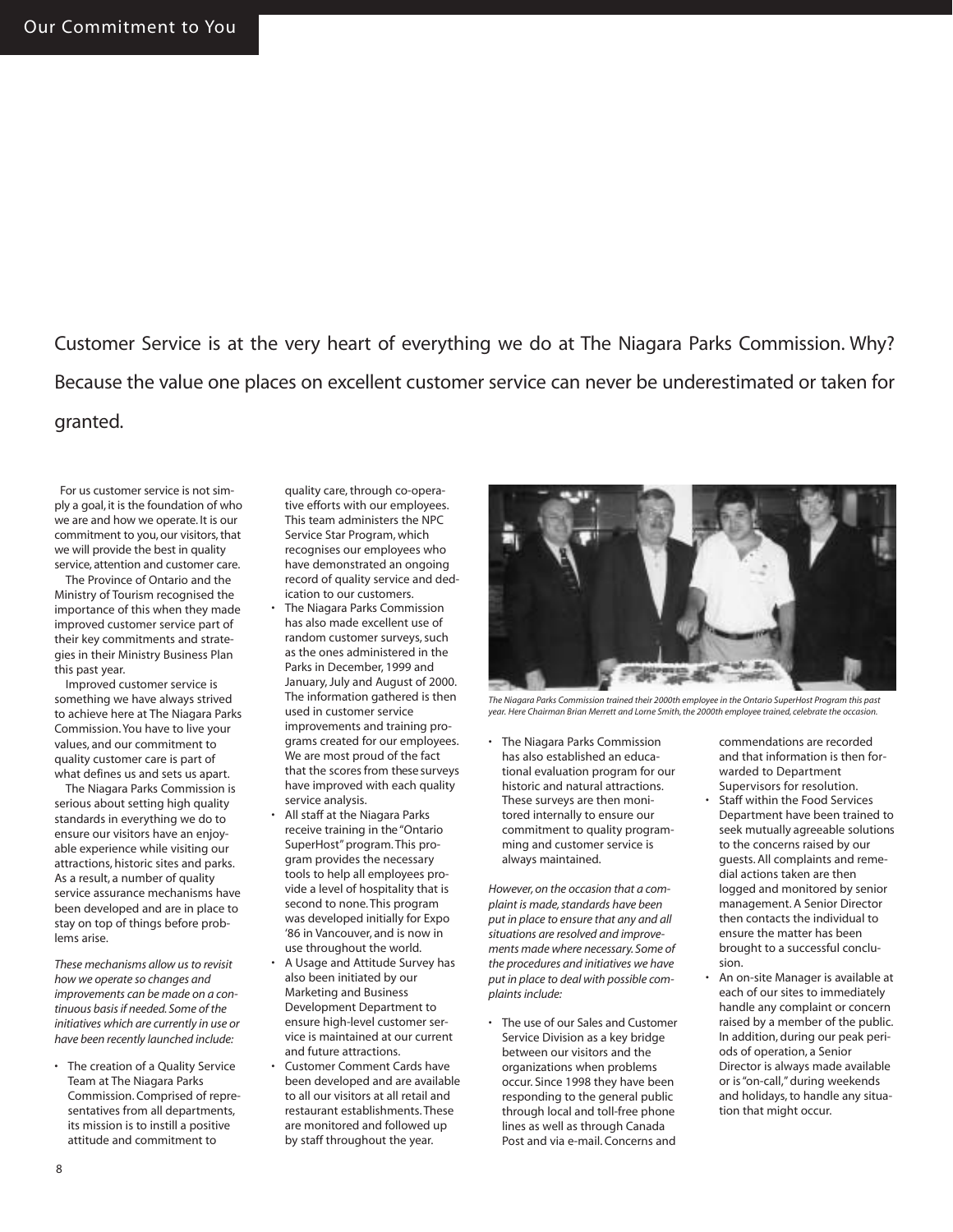In spring 2002, The Niagara Parks Commission will open a premiere golf course facility just south of the Village of Chippawa, along the scenic Niagara River.

The 283 hectare (700 acre) site will feature two 18-hole championship courses,*Ussher's Creek* and *Battlefield,* a complete golf teaching academy, a 9-hole short course, *Chippawa*, a 360 degree practice facility and an 18 hole putting course.

A spectacular clubhouse is also under construction and will be situated so as to overlook a 19-acre lake, thereby allowing players and patrons alike to capture the spirit and beauty of this magnificent location.

Planning, design and construction of the facility started in 1999.The design team combines the talents of the finest architects in Canada including Douglas Carrick,Thomas McBroom, and Peter Berton.The opening of the course is also set to coincide with the province's efforts to create a comprehensive "Destination Golf" tourism and marketing strategy for Ontario.

It has been a busy year, and the following pictures and descriptions outline our progress and tell the

story of where we've been and where we're headed, in the months and years to come.

#### June 23, 2000 **The Logo & The Plans**

The golf course name *Legends on the Niagara*, the logo and the clubhouse design are officially unveiled.The two 18-hole championship golf courses are named *Ussher's Creek and Battlefield.* The 9-hole course is named *Chippawa* and the practice/teaching facility is named *The Academy.*





July 5, 2000 **Clubhouse Tender** The tender for the golf clubhouse contractor is opened.

July 21, 2000 **Clubhouse Contractor Selected** The Commission selects Charter Building Company as the official clubhouse contractor.

September 1, 2000 **Clubhouse Construction and Green update** Seeding and sodding of greens takes place. Clubhouse and main bridges into the facility are underway.

October 20, 2000 **Progress on the Course** Eight holes on the Ussher's Creek course have been constructed.Work on the driving range and putting course are also scheduled to begin.

Sand deliveries, final grading and sod work continue until frost sets in.



*Ussher's Creek - Hole 4*



**Overview of Legends complex along the Niagara River.** Overview of Ussher's Creek course under construction.

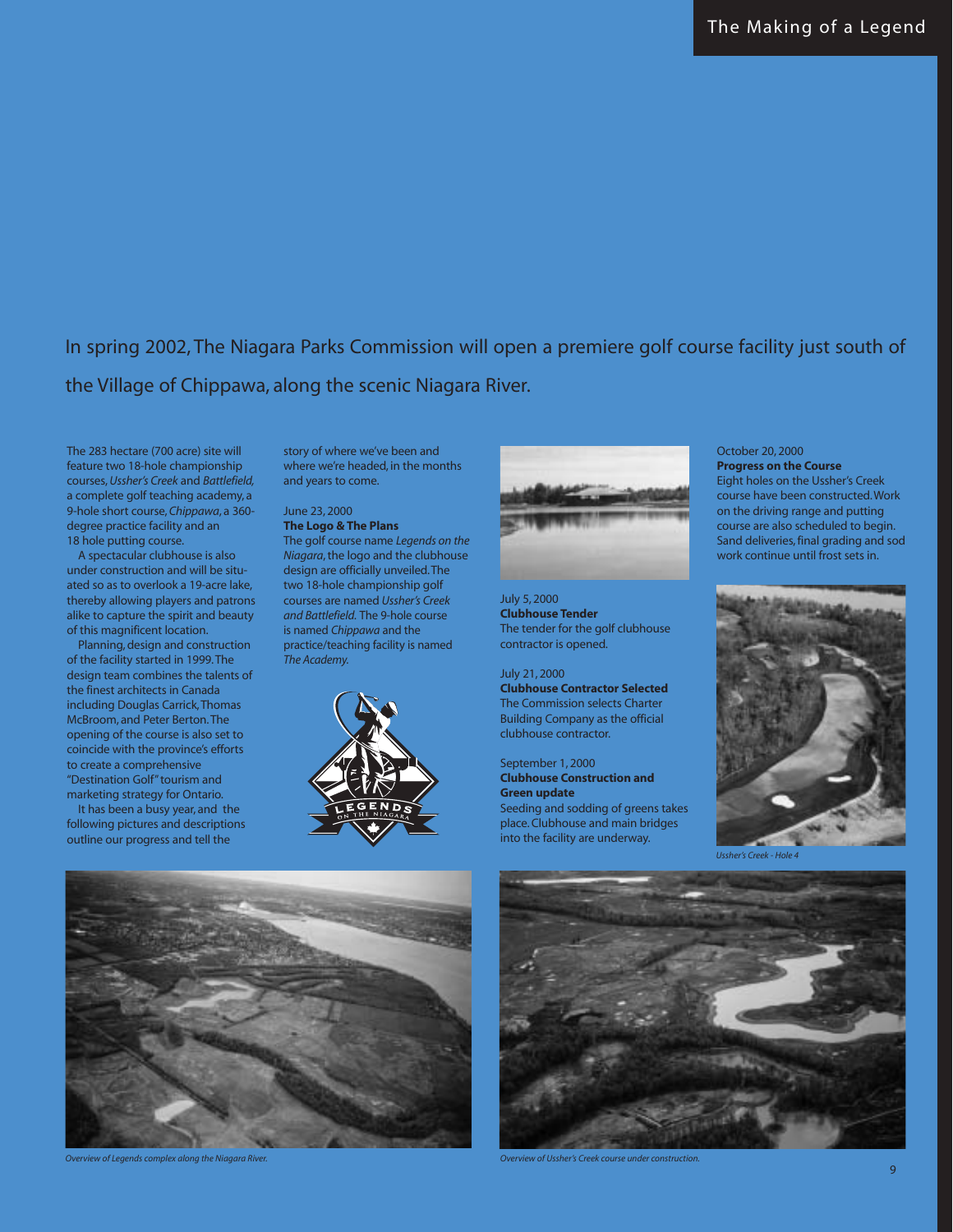

Adjacent to our 283 hectare (700-acre) *Legends on the Niagara* golf complex is the site of an historic War of 1812 battlefield - the 1814 Battle of Chippawa.

The Battle of Chippawa took place on July 5, 1814. It was the first engagement of what turned out to be the longest and bloodiest military campaign of the War of 1812, and is considered by many historians as the birthplace of the U.S. Army.

The battle marked the opening of the Niagara campaign of 1814 and took place on the fields of Canadian Samuel Street's farm near the banks of the Niagara River. A British,

Canadian and Native force of about 2,000 soldiers under Major-General Phineas Rhiall attacked an invading American Army of approximately 3,500 men under the command of Major-General Jacob Brown.

The fighting started early in the morning and lasted until nearly six o'clock in the evening. When it was over, the British and Canadian forces had been decisively beaten. More than 800 men lay dead or wounded

following the battle, making Chippawa one of the bloodiest and costliest military battles to have taken place during the War.

The Niagara Parks Commission (NPC) has preserved 121 hectares (300 acres) of the battlefield, which has changed little since that fateful day in July, 1814.

This past year, an interpretive walking tour was established to tell the story of the events which

occurred at Chippawa. It was officially opened and dedicated during our Battle of Chippawa Commemorative Services held on July 5th, 2000.

In 2001, a monument will be dedicated to the memory of the regiments and first nations warriors who fought in the battle and to commemorate the peace that has prevailed between Canada and the United States since that time.

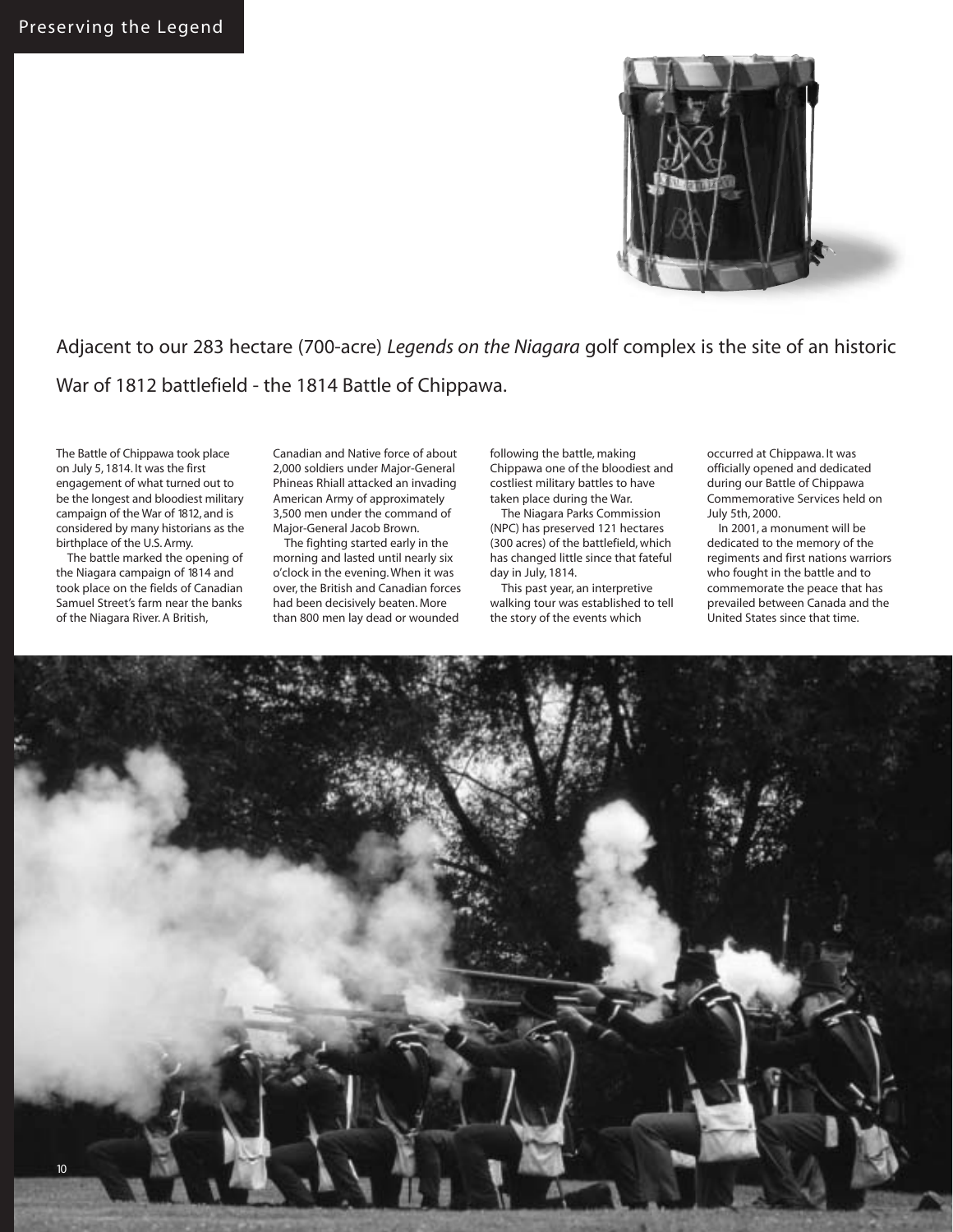#### The Year in Review

#### Fastforward 2000

#### **NOVEMBER**

**MAY**

**JUNE**



**The Winter Festival of Lights**

This annual event was kicked off by the Honourable Cam Jackson, Minister of Tourism. The park was lit up in an array of colours and was enjoyed by a record number of visitors.

#### **DECEMBER**

**McFarland House Christmas**

Visitors were invited to experience an old fashioned Christmas at McFarland House. Special period decorations were on display complemented by a unique selection of baked goods.

#### **JANUARY**



#### **Japan Flora**

The Niagara Parks School of Horticulture created the "Canadian Garden" at this international horticulture exhibit. We won 43 awards including the top and most prestigious award, presented by the International Horticulture Producers Association.



#### **Army Sweep**

Soldiers of the Lincoln and Welland Regiment swept the Battlefield of Chippawa looking for the estimated 50,000 lead musket balls fired during the battle fought on this site on July 5th, 1814. The Operation was conducted under the supervision of archeologist Jon Jouppien and historian Donald E.Graves, in the hope of pinpointing the actual location of the two armies during the battle.



**Annual Blossom Festival 2000** This all-new Festival spanned three weekends in May, featuring free concerts by some of Canada's best recording artists.Other highlights included horticultural displays, gardening workshops and the Maid of the Mist Blossom Festival Parade.



**Historic Queenston Chapel** A special Celebration was held in June to commemorate the transfer of historic Queenston Chapel to The Niagara Parks Commission.



**3rd Annual Golf Media Day** A news conference was held to unveil the new logo and design for the Legends on the Niagara golf facility. The complex will feature two championship 18-hole courses, one 9-hole short course, a 360-degree circular practice facility and an 18 hole putting course.

#### **JULY**

#### **NPC Tourism Award**

This award is given annually to a graduating student who has achieved high academic standing and is pursuing post-secondary



studies in a tourism related field. This year's recipient was Kristen Brenner from Westlane High School in Niagara Falls.



**United Way Employee BBQ** A well attended United Way kick-off BBQ was held at our Maintenance Centre in July. NPC and its employees contributed over \$27,000 to the United Way in 2000.

#### **AUGUST**



**Student Awards Spell Success** The Niagara Parks awarded scholarships to seven summer student employees for their academic success, community involvement and work performance.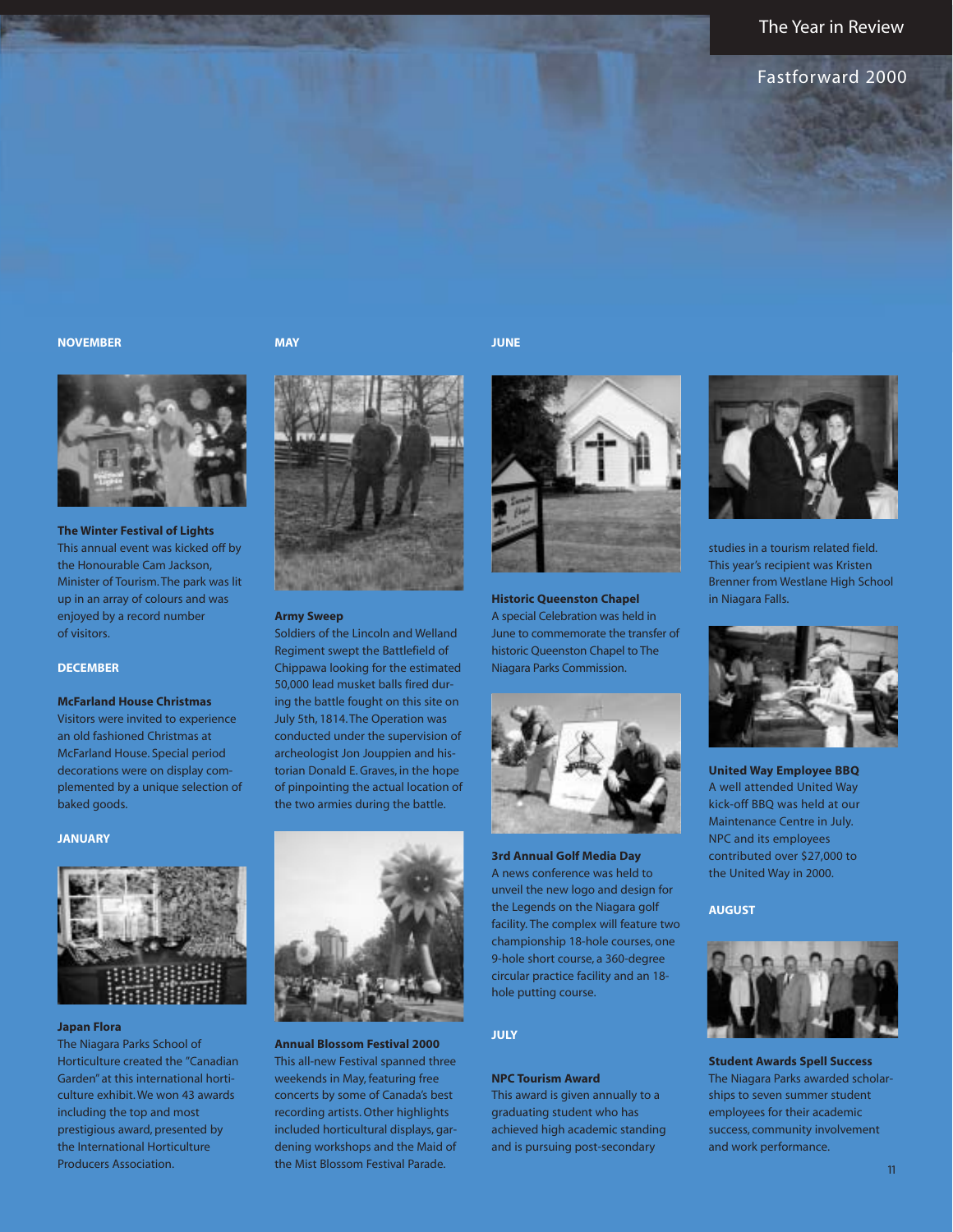Fastforward 2000

#### **AUGUST**



**2nd Annual Bigga Tomatafest** Musical entertainment, artistic endeavours, celebrity tomato stomping and the largest homegrown tomato contest all contributed to the success of this United Way event.



**Employee Appreciation Day Picnic** To commend staff for their hard work and dedication, a picnic is held at Queenston Heights Park for employees and their families.

#### **Parks Preservation**

The Niagara Parks Commission and Niagara National Historic Sites (Parks Canada), sign a formal agreement to explore the possibilities of further and future cooperation in special events, conservation, public programming and other areas of established practice.



**Restoration Of Mather Arch** Mather Arch, a memorial commemorating the friendship between Canada and the United States, was restored to its original splendour. The Arch was officially dedicated on August 31, 1940, and rededicated on August 26, 2000.



**Trans Canada Trail 2000** The Niagara Parks recreation trail officially becomes part of the Trans Canada Trail.

#### **SEPTEMBER**



#### **The Niagara Classic**

The Niagara Parks Commission was pleased to welcome top Canadian Tour Pros to participate in the tournament at Whirlpool Golf Course. Jim Rutledge of Victoria, B.C. was the winner of the 2000 Niagara Classic

#### **OCTOBER**

#### **Freedom Park**

From 1830 to 1860, thousands of "freedom seekers" used the Underground Railroad to reach sanctuary in Canada. This park was created to celebrate their lives and to remind present and future generations of their struggle to be free.



#### **Operation Impact: Traffic Safety Program**

Operation Impact, a major traffic enforcement program was launched in the Niagara Parks, by Maurice Pilon, Ontario Provincial Police and national spokesperson for Operation Impact.

#### **Roberts Street gets a \$14 million Facelift**

The Niagara Parks Commission in partnership with the City of Niagara Falls, the Ministry of Tourism and the Regional Municipality of Niagara, begin work to establish and redevelop this most important "gateway" into Ontario.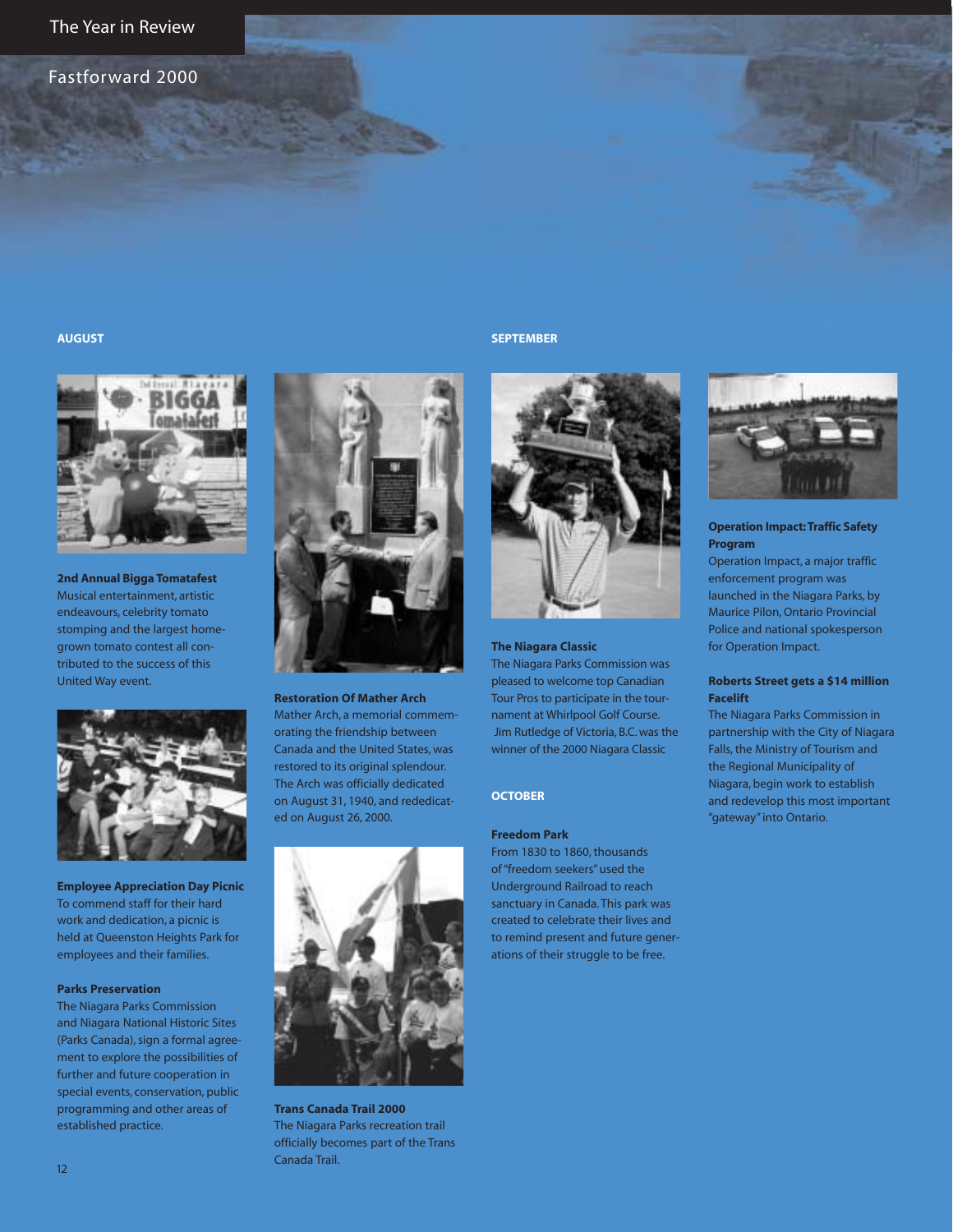Key partnerships have been formed to share the responsibility for the future success and development of our region. The following organizations are all important parts of our team:

| <b>Ontario</b><br><b>Ministry of</b><br><b>Tourism</b>                                                                                                                                                                                                                                                                                                                                                              | <b>Canadian Tourism</b><br><b>Commission</b>   | <b>Ontario Ministry of</b><br>the Environment                                      | <b>Ontario Ministry of</b><br><b>Natural Resources</b> | <b>Toronto Tourism</b>                                                                                                                                                                                                                                                                                                                                                             |
|---------------------------------------------------------------------------------------------------------------------------------------------------------------------------------------------------------------------------------------------------------------------------------------------------------------------------------------------------------------------------------------------------------------------|------------------------------------------------|------------------------------------------------------------------------------------|--------------------------------------------------------|------------------------------------------------------------------------------------------------------------------------------------------------------------------------------------------------------------------------------------------------------------------------------------------------------------------------------------------------------------------------------------|
| <b>Niagara Falls Tourism</b>                                                                                                                                                                                                                                                                                                                                                                                        | <b>South Western</b><br><b>Ontario Tourism</b> | <b>Niagara</b><br><b>Economic &amp; Tourism</b><br><b>Corporation</b><br>(NETCORP) | <b>City of Niagara Falls</b>                           | <b>City of St. Catharines</b>                                                                                                                                                                                                                                                                                                                                                      |
| <b>Town of</b><br>Niagara-on-<br>the-Lake                                                                                                                                                                                                                                                                                                                                                                           | <b>Town of Fort Erie</b>                       | <b>Region of Niagara</b>                                                           | <b>Ontario Power</b><br><b>Generation</b>              | Niagara Regional<br><b>Police Service</b>                                                                                                                                                                                                                                                                                                                                          |
| <b>Community Partners:</b><br>Niagara Falls Chamber of<br>Commerce, WaterFront<br>Regeneration Trust, Greater Niagara<br>General Hospital, United Way, Heart<br>Niagara, Project S.H.A.R.E., Niagara<br>College, Brock University, Westlane<br>Secondary School, Business<br><b>Education Council, New York State</b><br>Parks, Mackenzie Heritage Printery<br><b>Volunteer Group, Destination</b><br>Golf Niagara. |                                                |                                                                                    |                                                        | <b>Special Event Partners:</b><br>Winter Festival of Lights, Maid of the<br>Mist Steamboat Company Limited,<br>Niagara Grape and Wine Festival,<br>Niagara Film Festival, Tastes of<br>Niagara, FISA World Rowing<br>Championships, Loch Sloy Highland<br>Games, Friendship Festival, Niagara<br>Bigga TomataFest, Casino Niagara<br>Marathon, Niagara Classic Golf<br>Tournament. |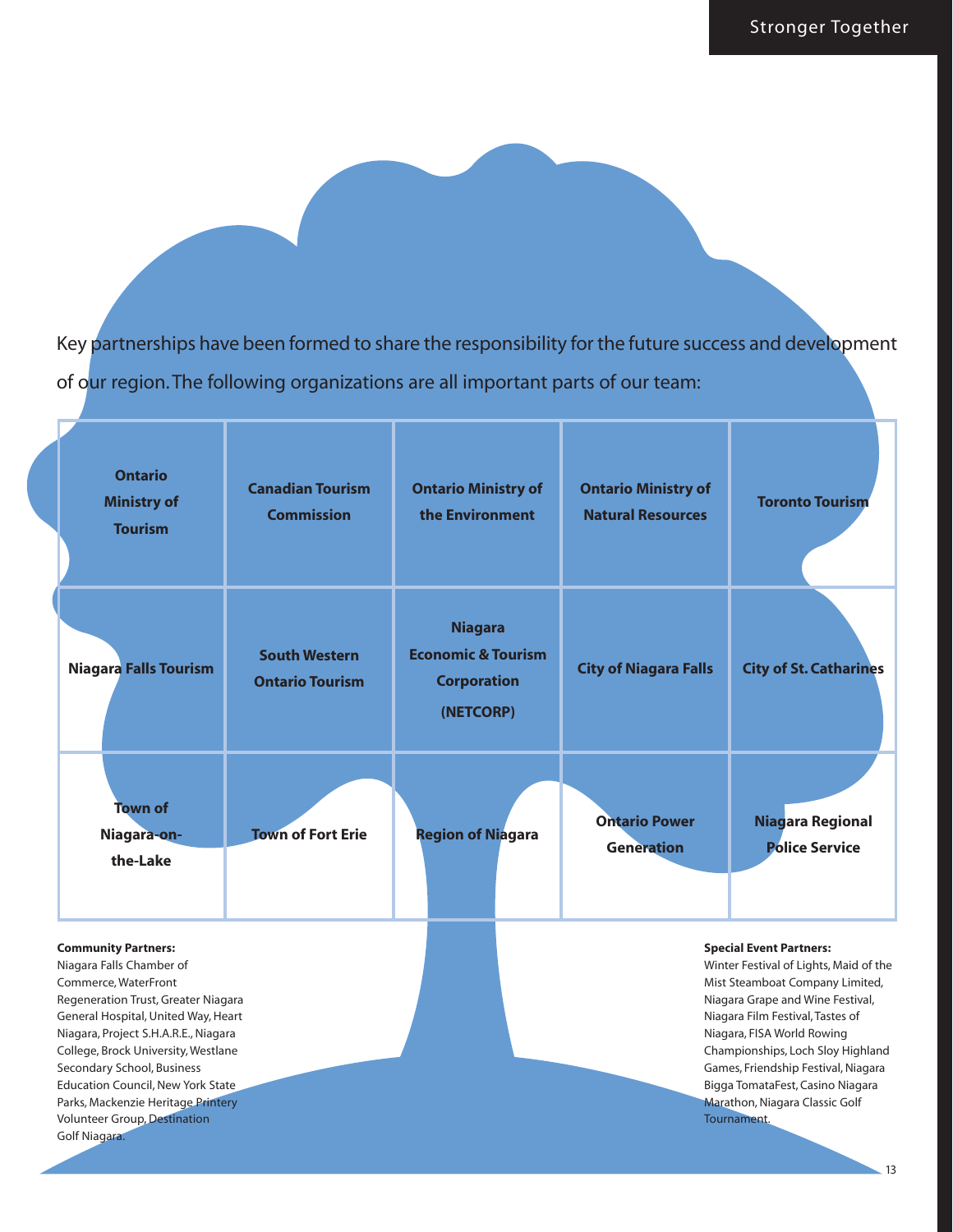### Business Climate



### Where Commission Dollars came from Where Commission Dollars went



#### **Comparative Performance - Gift Shops, Restaurants, and Attractions**

100

|                                           | 2000         | % of sales | 1999         | % of sales |
|-------------------------------------------|--------------|------------|--------------|------------|
| Income                                    | \$67,403,129 | 100.0      | \$64,486,732 | 100.0      |
| Cost of Goods Sold                        | 15,772,037   | 23.4       | 15,453,796   | 24.0       |
| Gross Profit                              | \$51,631,092 | 76.6       | \$49,032,936 | 76.0       |
| Operating Expenses including Depreciation | 28,465,449   | 42.2       | 25,820,575   | 40.0       |
| Net Income before Administrative Overhead | \$23,165,643 | 34.4       | \$23,212,361 | 36.0       |

The schedule below indicates that the Commission has performed very well in such areas as marketing, purchasing and control of operating costs. Of significant note is the maintenance of a favourable gross profit percentage over the past five years.



The operating expenses for the past five years as a percentage of total sales



These percentages provide a guideline only as to the control of operating expenses and are affected by such factors as sales volume, wage increases, unusual maintenance expenditures, etc.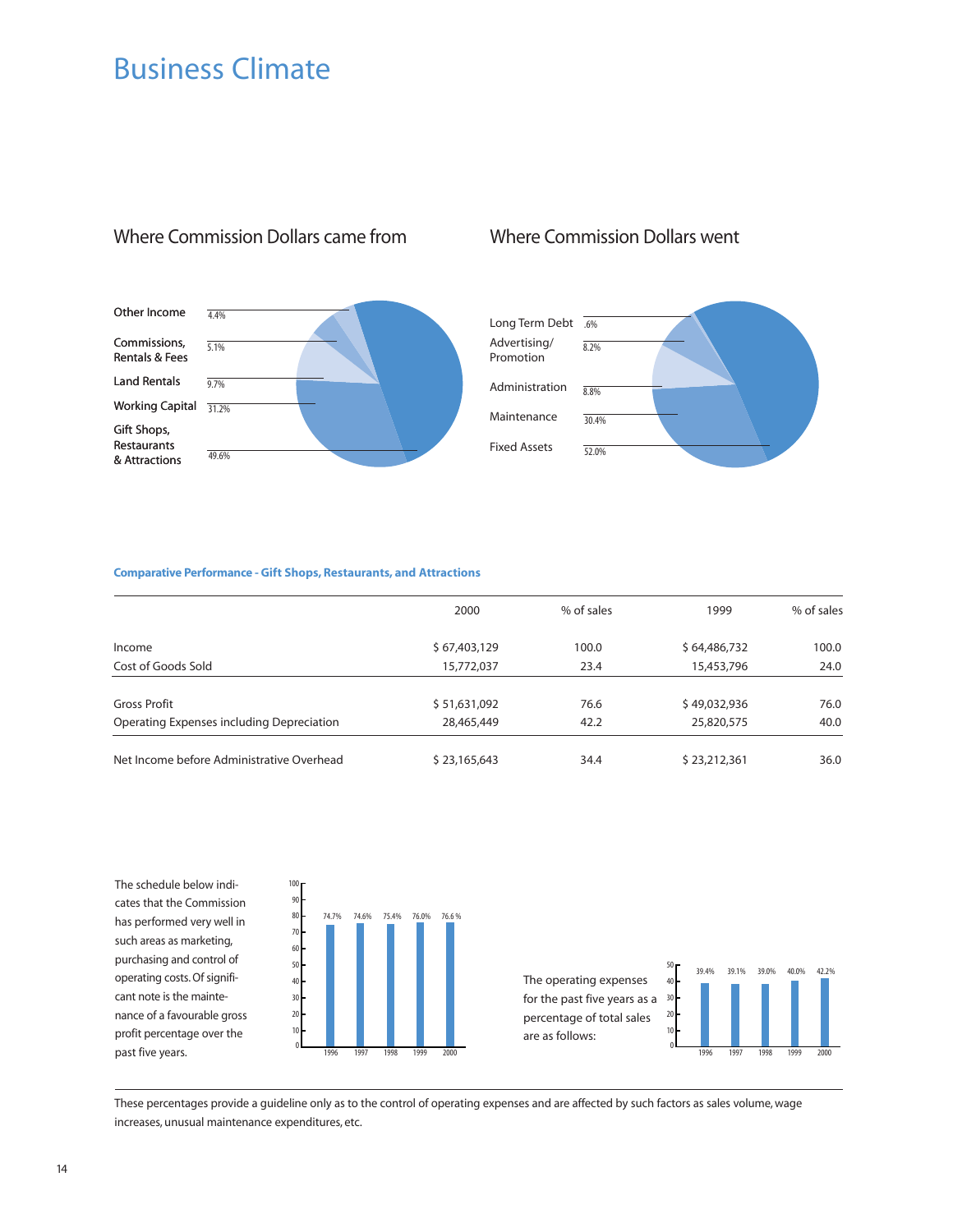# Attraction Attendance

#### **Attendance - Attractions, Golf Courses and Museums**

|                                  | 2000      | 1999      | Increase or (Decrease) |           |
|----------------------------------|-----------|-----------|------------------------|-----------|
| <b>McFarland House</b>           | 9,493     | 4,629     | 4,864                  |           |
| Laura Secord Homestead           | 14,242    | 8,605     | 5,637                  |           |
| Mackenzie Heritage Printery      | 9,385     | 3,942     | 5,443                  |           |
| <b>Butterfly Conservatory</b>    | 576,849   | 559,961   | 16,888                 |           |
| <b>Whirlpool Golf Course</b>     | 44,436    | 48,060    | (3,624)                |           |
| Spanish Aerocar                  | 231,155   | 209,076   | 22,079                 |           |
| Great Gorge Adventure            | 212,067   | 171,083   | 40,984                 |           |
| Maid of the Mist Elevator        | 1,938,231 | 1,895,832 | 42,399                 |           |
| Journey Behind the Falls         | 1,106,302 | 1,090,940 | 15,362                 |           |
| <b>Falls Incline Railway</b>     | 637,572   | 812,401   | (174, 829)             |           |
| Greenhouse - Oueen Victoria Park | 276,064   | 307,262   | (31, 198)              |           |
| Oak Hall Par 3 Golf Course       | 13,646    | 13,103    | 543                    |           |
| People Movers                    | 484,896   | 497,406   | (12,510)               |           |
| <b>Historic Fort Erie</b>        | 33,511    | 25,017    | 8,494                  |           |
| <b>Total</b>                     | 5,587,849 | 5,647,317 | (59, 468)              | $(1.0\%)$ |

#### **Parking Lots - Number of Vehicles**

| 67.911  | 72,422  | (4,511) |  |
|---------|---------|---------|--|
| 36,022  | 35,166  | 856     |  |
| 432,887 | 418,987 | 13,900  |  |
|         |         |         |  |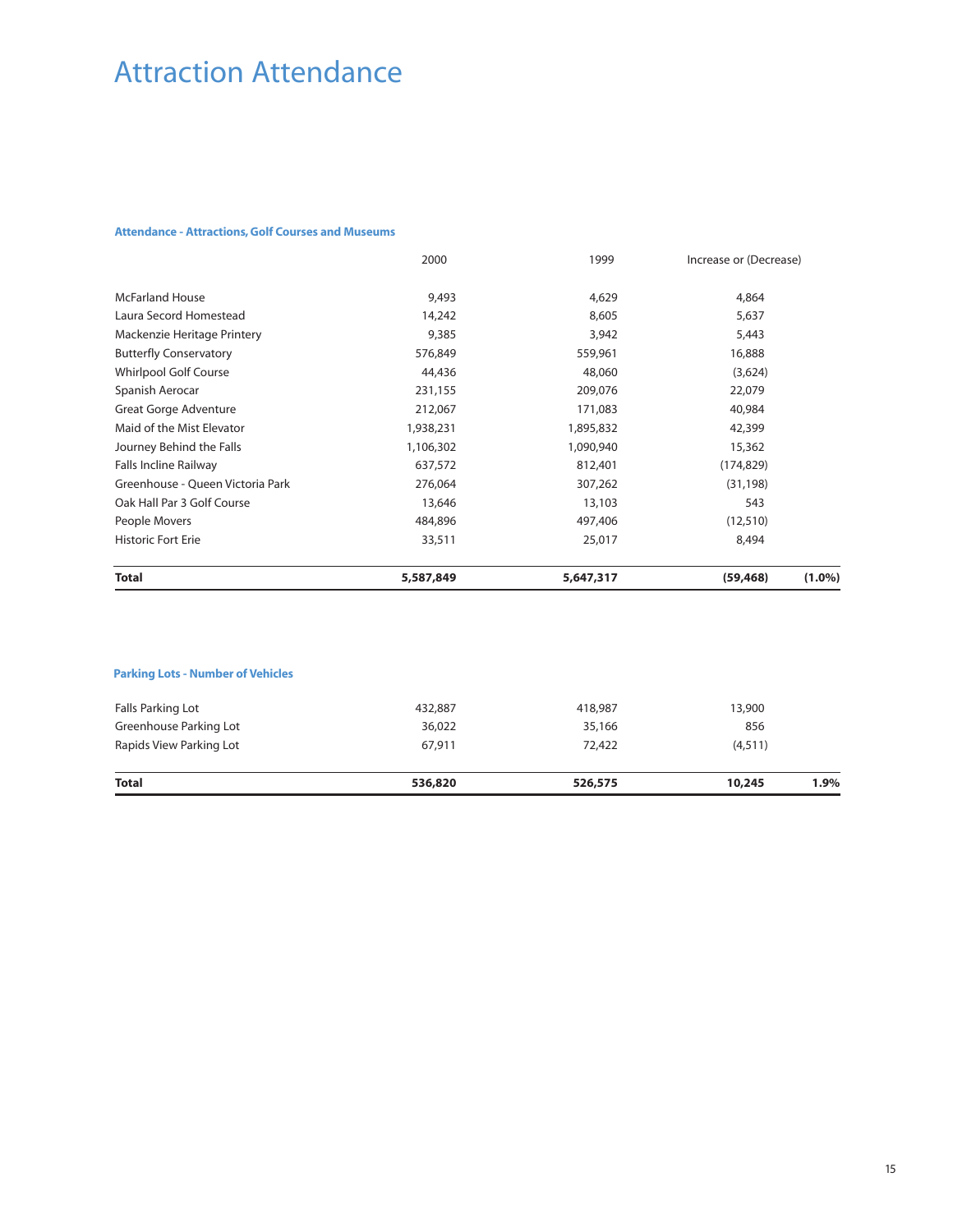

for the year ended October 31, 2000

| <b>Willoughby Golf Development - Land</b>             |                   |
|-------------------------------------------------------|-------------------|
| · Sinclair Property Deposit - 23.48 hectares          | 164,015           |
| • Plans and Registration - Golf Course Lands          | 17,963            |
|                                                       | 181,978           |
| <b>Roadways, Bridges and Park Areas</b>               |                   |
| Botanical Gardens - Herb Garden                       | 248,351           |
| Botanical Gardens - Fire Pond Landscape               | 158,914           |
| Botanical Gardens - Landscape Parking Lot             | 517,464           |
| <b>Emergency Landing Pad</b>                          | 14,087            |
| Queen Victoria Park - Path Widening Clifton-Murray    | 418,463           |
| Bus Call Back - Road Work                             | 341,485           |
|                                                       | 1,698,764         |
| <b>Stone Parapets, Wall and Arches</b>                |                   |
| Queen Victoria Park - Parapet Wall Foundation         | 458,915           |
|                                                       |                   |
| <b>Power and Water Distribution Systems</b>           |                   |
| Queenston Heights Park - Water Service                | 291,986           |
| <b>Botanical Gardens - Irrigation Pumping Station</b> | 529,426           |
| Queen Victoria Park Lighting - Table Rock to CNP      | 70,059            |
| Fraser Hill - Traffic Signals                         | 105,224           |
|                                                       | 996,695           |
| <b>Historical Structures and Sites</b>                |                   |
| Chippawa Battlefield Development                      | 246,775           |
|                                                       |                   |
| <b>Other Park Buildings</b>                           |                   |
| <b>Bus Call Back - Shelter</b>                        | 348,376           |
| Oak Hall - Office Changes                             | 71,026            |
| King's Bridge Park - Vending Arcade                   | 8,684             |
| <b>Mather Arch - Restoration</b>                      | 551,111           |
|                                                       | 979,197           |
| <b>Revenue Producing Facilities</b>                   |                   |
| Butterfly Conservatory - Misting System               | 51,447            |
| Feather In The Glen - Replace 5 Air Conditioners      | 20,115            |
| Aero Car - Haul Rope and Bearings                     | 78,873            |
| Aero Car - Winterizing                                | 85,057            |
| Great Gorge Adventure - Emergency Car                 | 117,348           |
| Maid Of The Mist Gift Shop - Expand Retail Area       | 106,141           |
| Distribution Centre - Office Renovations              | 64,019            |
| Distribution Centre - Replace Air Conditioning        | 24,818            |
| Queenston Heights Restaurant - Remodeling (Interior)  | 83,306            |
| Maid Of The Mist Restaurant - Interior Decoration     | 37,326            |
| Table Rock Fast Food - Ice Cream Expansion            | 108,258           |
| Table Rock Fast Food - Interior Renovations           | 13,168            |
| Oak Hall Par 3 - Sand Traps                           | 52,397            |
| Historic Fort Erie - Roof Drainage                    | 23,182<br>865,455 |
| <b>Total</b>                                          | 5,427,779         |
| <b>Equipment and furnishings</b>                      | 1,898,976         |
| Automobiles and trucks                                | 741,959           |
| <b>Total</b>                                          | 8,068,714         |

16 note: capital works in progress are reflected in Notes To Financial Statements No. 2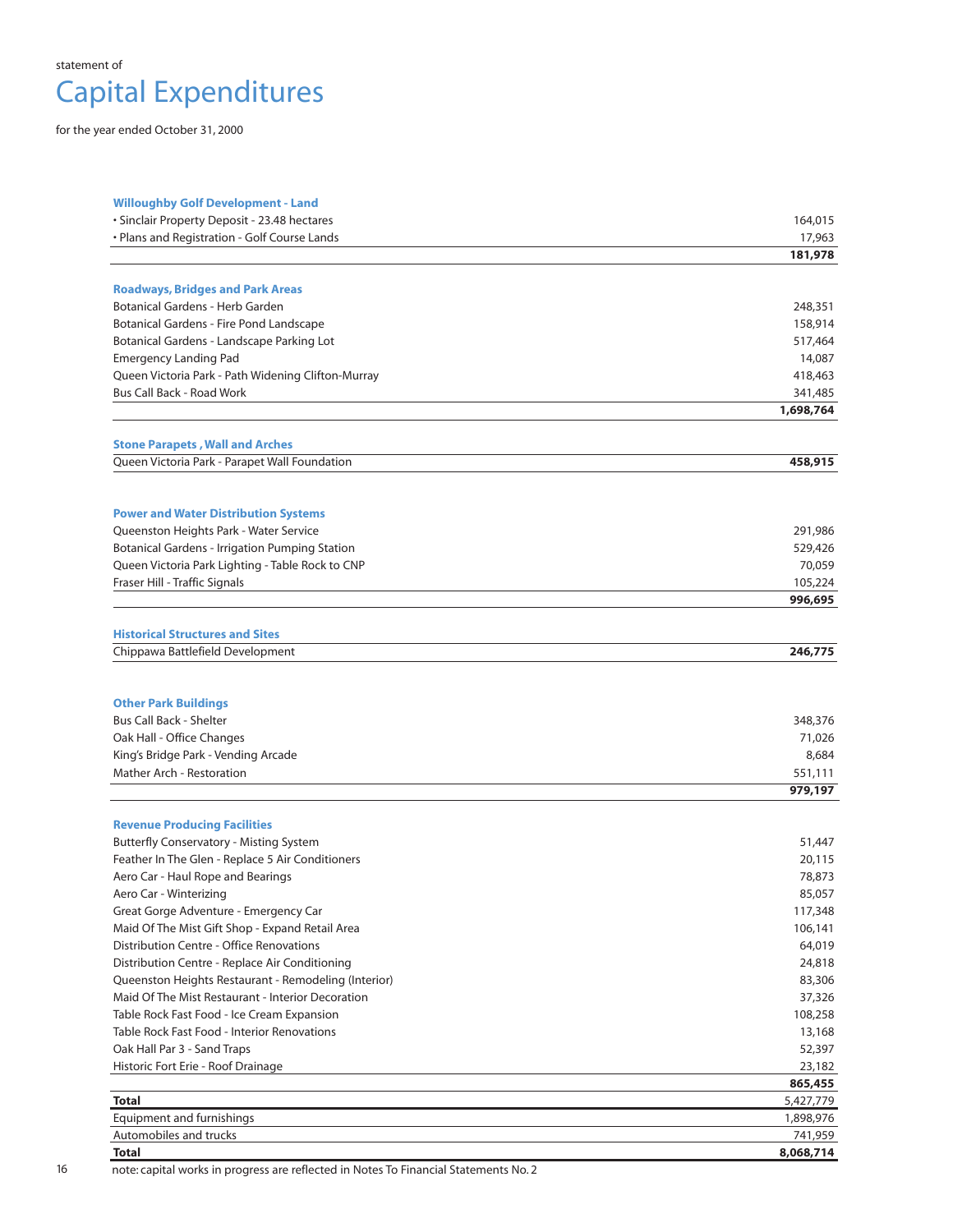Fina ncials

### Auditors' Report To The Niagara Parks Commission, the Minister of Tourism and the Provincial Auditor

Pursuant to the Niagara Parks Act which provides that The Niagara Parks Commission, an agency of the Crown, shall be audited by the Provincial Auditor or an auditor designated by the Lieutenant Governor inCouncil, we have audited the balance sheet of The Niagara Parks Commission as at October 31, 2000 and the statements of operations, equity and cash flows for the year then ended. These financial

statements are the responsibility of management. Our responsibility is to express an opinion on these financial statements based on our audit.

We conducted our audit in accordance with Canadian generally accepted auditing standards.Those standards require that we plan and perform an audit to obtain reasonable assurance whether the financial statements are free of material misstatement.

An audit includes examining,on a test basis, evidence supporting the amounts and disclosures in the financial statements. An audit also includes assessing the accounting principles used and significant estimates made by management, as well as evaluating the overall financial statement presentation.

In our opinion, these financial statements present fairly, in all material respects, the financial position of the Commission as at October 31, 2000, the results of its operations and its cash flows for the year then ended in accordance with Canadian generally accepted accounting principles.

Crow fu Die Slucent

Crawford, Smith and Swallow Chartered Accountants LLP January 19, 2001, Niagara Falls, ON

### Management Report

The accompanying financial statements are the responsibility of the management of The Niagara Parks Commission.

These financial statements have been prepared by management in accordance with Canadian generally accepted accounting policies.Financial statements are not precise since they include certain amounts based on estimates and judgements.Management has determined such amounts on a reasonable basis in order to ensure that the financial statements are presented fairly, in all material respects.

The Commission maintains a system of internal accounting and administrative control that is designed to provide reasonable assurance the financial information is relevant, reliable and accurate and that the Commission's assets are properly accounted for and adequately safeguarded.

The appointed Commission is responsible for ensuring that management fulfills its responsibilities for financial reporting and is ultimately responsible for reviewing and approving the financial statements.

The Commission meets periodically with management to discuss internal controls over the financial reporting process,auditing matters and financial reporting issues,and to satisfy itself

that each party is properly discharging its responsibilities.

The financial statements have been audited by Crawford,Smith and Swallow Chartered Accountants LLP, the external auditors, in accordance with Canadian generally accepted auditing standards on behalf of the Commission, the Minister of Tourism and the Provincial Auditor.Crawford, Smith and Swallow Chartered Accountants LLP has full and free access to the Commission.

John A.M.Kernahan General Manager January 19,2001

Brooker

Assistant General Manager and Senior Director, Corporate Services January 19,2001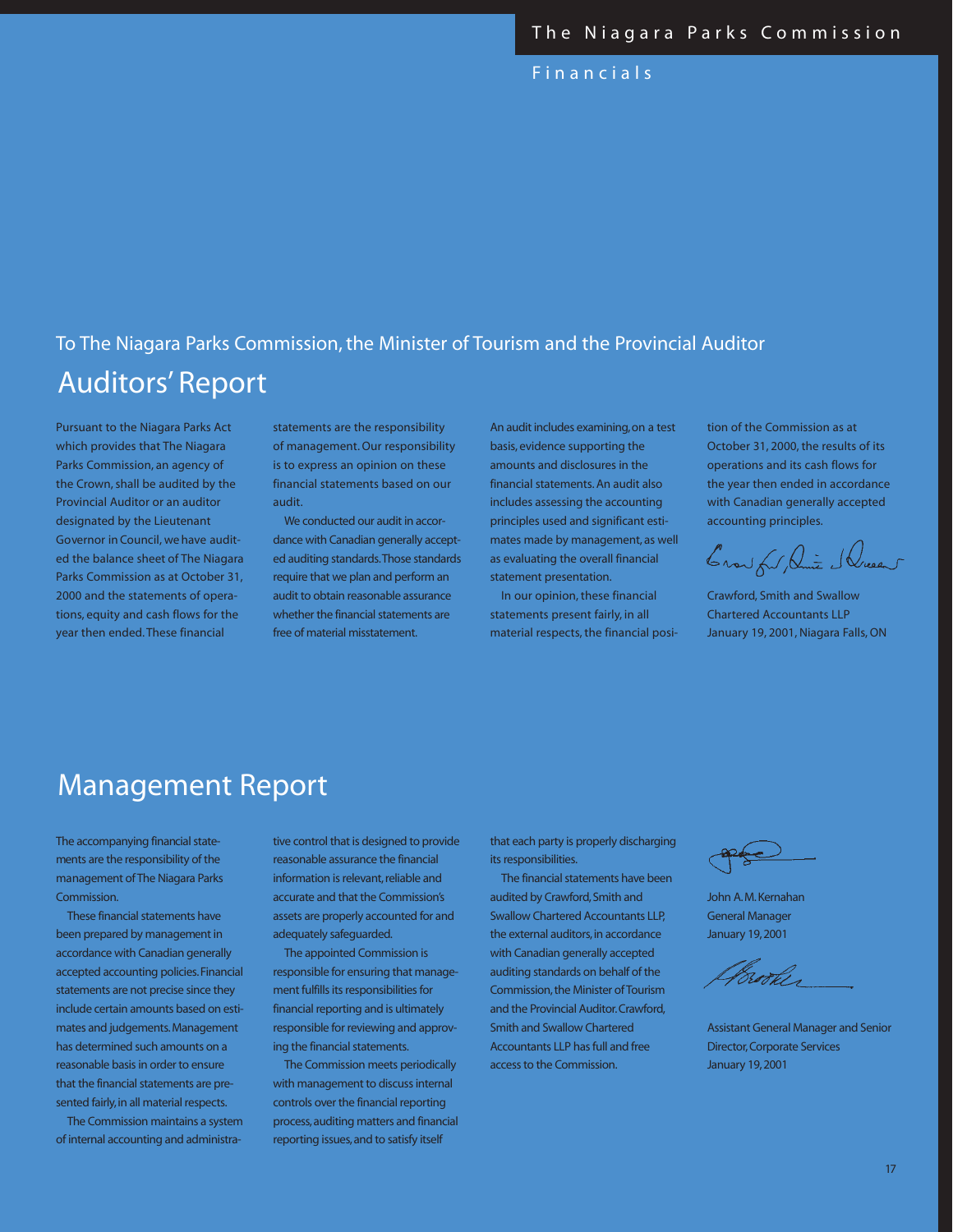# Balance Sheet

for the year ended October 31, 2000

| <b>Assets</b>                  | 2000        | 1999        |
|--------------------------------|-------------|-------------|
|                                | \$          | \$          |
| <b>Current Assets</b>          |             |             |
| Cash                           | 9,596,381   | 22,226,134  |
| Accounts receivable            |             |             |
| Land rent                      | 1,567,878   | 1,504,048   |
| Sundry                         | 1,620,829   | 1,503,209   |
| Inventories                    |             |             |
| Saleable merchandise           | 3,559,094   | 4,253,429   |
| Maintenance and other supplies | 1,157,560   | 896,628     |
| Prepaid expenses               | 241,642     | 123,845     |
|                                | 17,743,384  | 30,507,293  |
| <b>Fixed Assets - note 2</b>   | 121,695,208 | 99,436,806  |
|                                | 139,438,592 | 129,944,099 |

#### **Liabilities and Equity**

| <b>Current Liabilities</b>          |             |             |
|-------------------------------------|-------------|-------------|
| Accounts payable                    | 8,609,203   | 4,950,656   |
| Accrued payroll                     | 955,510     | 741,272     |
| Current portion of mortgage payable | 300,000     | 300,000     |
|                                     | 9,864,713   | 5,991,928   |
| Mortgage Payable - note 3           | 300,000     | 600,000     |
| Commitments - note 4                |             |             |
| Contingencies - note 5              |             |             |
| <b>Equity - Statement 2</b>         | 129,273,879 | 123,352,171 |
|                                     | 139,438,592 | 129,944,099 |

see accompanying notes

Signed on behalf of the Commission:

Chairman

Vice-chairman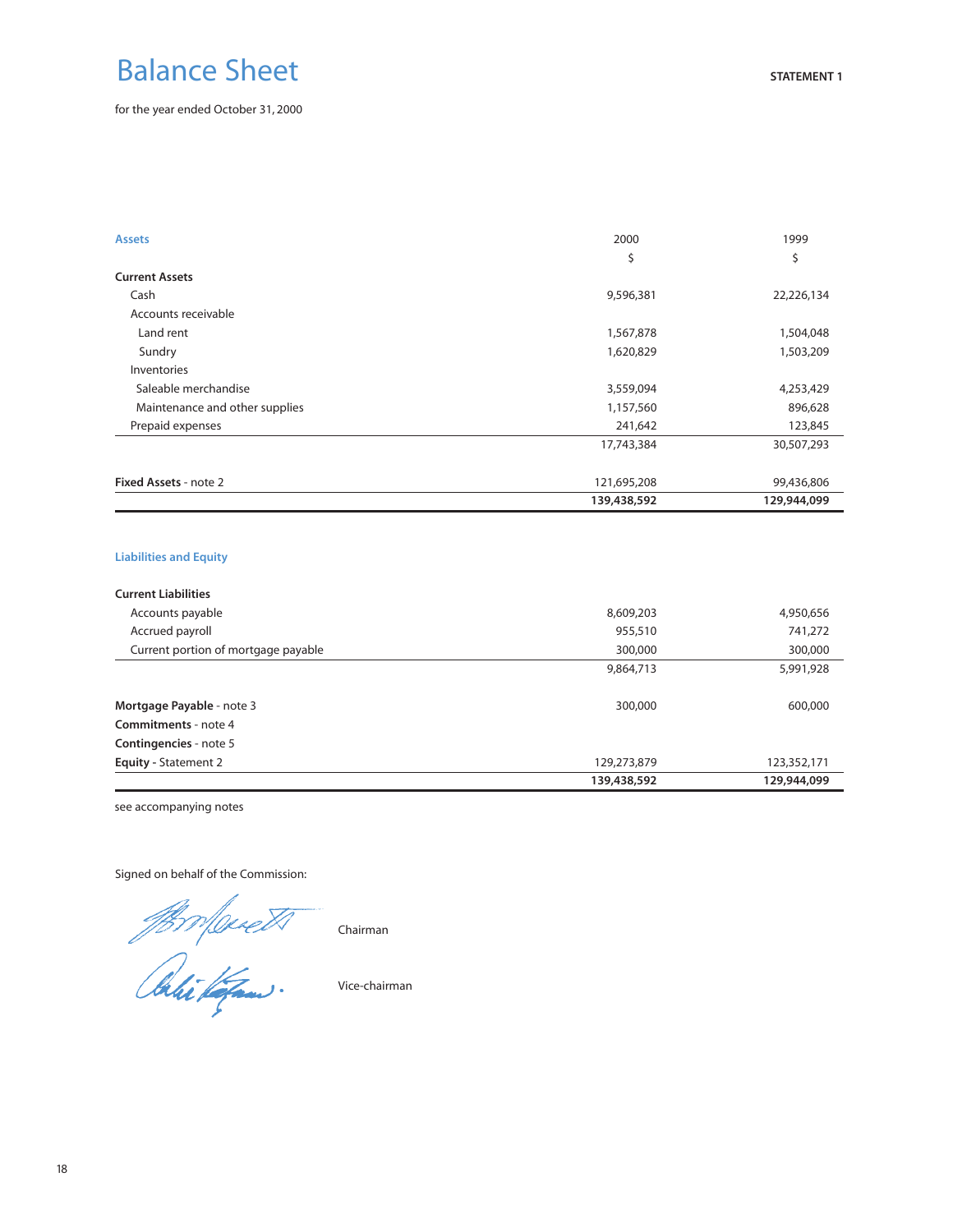# Statement of Equity

for the year ended October 31, 2000

| <b>Equity, End of Year</b>            | 129,273,879 | 123,352,171 |
|---------------------------------------|-------------|-------------|
| Net Income for the Year - Statement 3 | 5,921,708   | 8,105,499   |
| <b>Equity, Beginning of Year</b>      | 123,352,171 | 115,246,672 |
|                                       | 2000        | 1999        |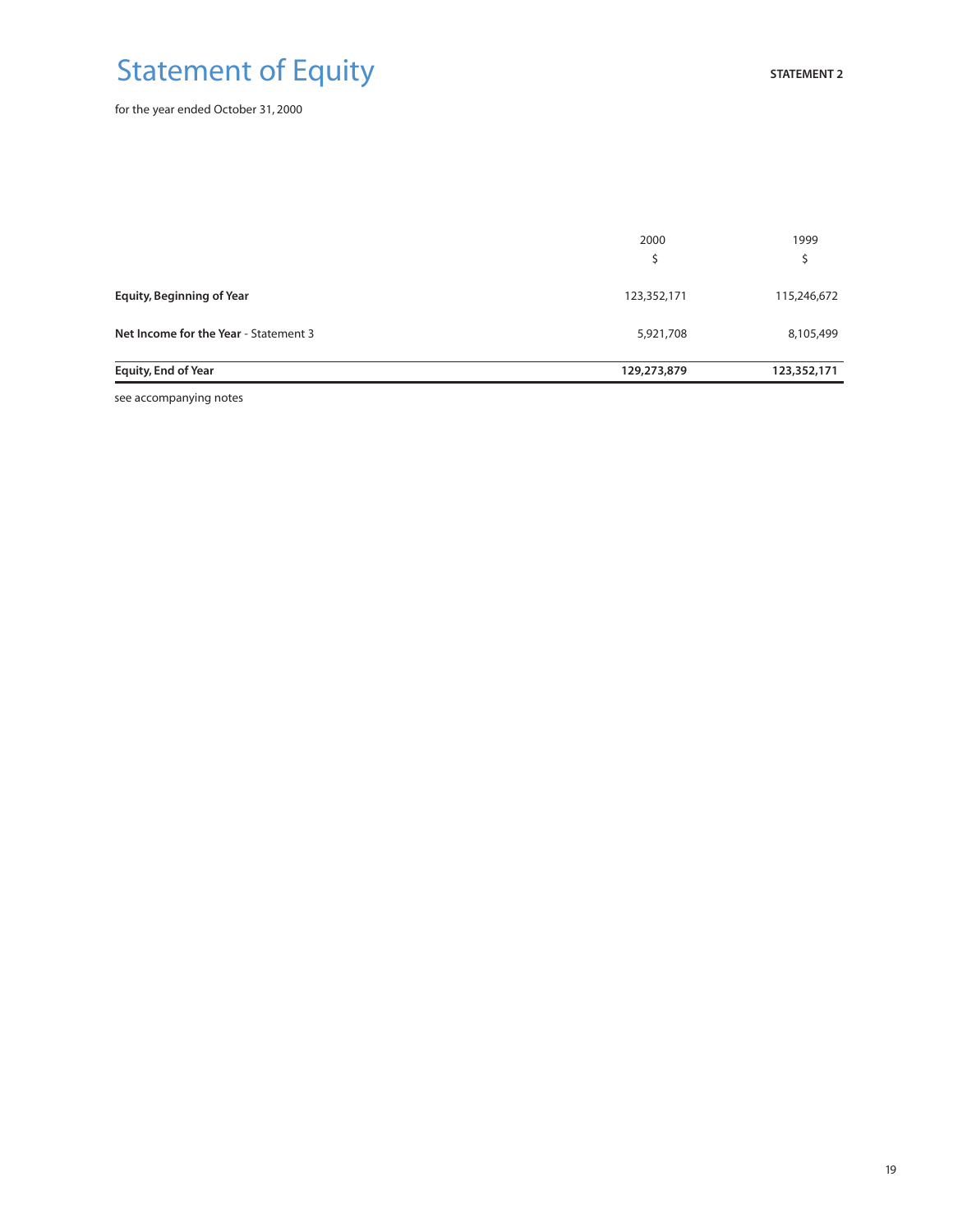# Statement of Operations

for the year ended October 31, 2000

|                                                      | 2000       | 1999       |
|------------------------------------------------------|------------|------------|
|                                                      | \$         | \$         |
| <b>Income</b>                                        |            |            |
| Gift shops, restaurants and attractions - Schedule 1 | 67,403,129 | 64,486,732 |
| Land rent                                            | 5,173,479  | 5,038,197  |
| Commissions, rentals and fees                        | 2,693,053  | 2,642,181  |
| Premium on United States funds - net                 | 568,129    | 567,636    |
| Interest                                             | 587,173    | 704,159    |
| Gain on disposal of fixed assets - net               | 981,004    | 69,492     |
| Sundry income                                        | 30,971     | 17,970     |
|                                                      | 77,436,938 | 73,526,367 |
| <b>Expenses</b>                                      |            |            |
| Gift shops, restaurants and attractions - Schedule 1 |            |            |
| Cost of goods sold                                   | 15,772,037 | 15,453,796 |
| Operating expenses                                   | 25,976,311 | 23,358,314 |
| Depreciation                                         | 2,489,138  | 2,462,261  |
| Maintenance                                          | 16,198,903 | 15,299,064 |
| Administrative and general                           | 4,664,748  | 4,090,301  |
| Advertising and public relations                     | 3,692,276  | 2,303,907  |
| Bank charges and interest                            | 6,713      | 7,259      |
|                                                      | 68,800,126 | 62,974,902 |
| Net Income for the Year before Depreciation of Non-  |            |            |
| <b>Income Producing Assets</b>                       | 8,636,812  | 10,551,465 |
| <b>Depreciation of Non-Income Producing Assets</b>   | 2,715,104  | 2,445,966  |
| Net Income for the Year                              | 5,921,708  | 8,105,499  |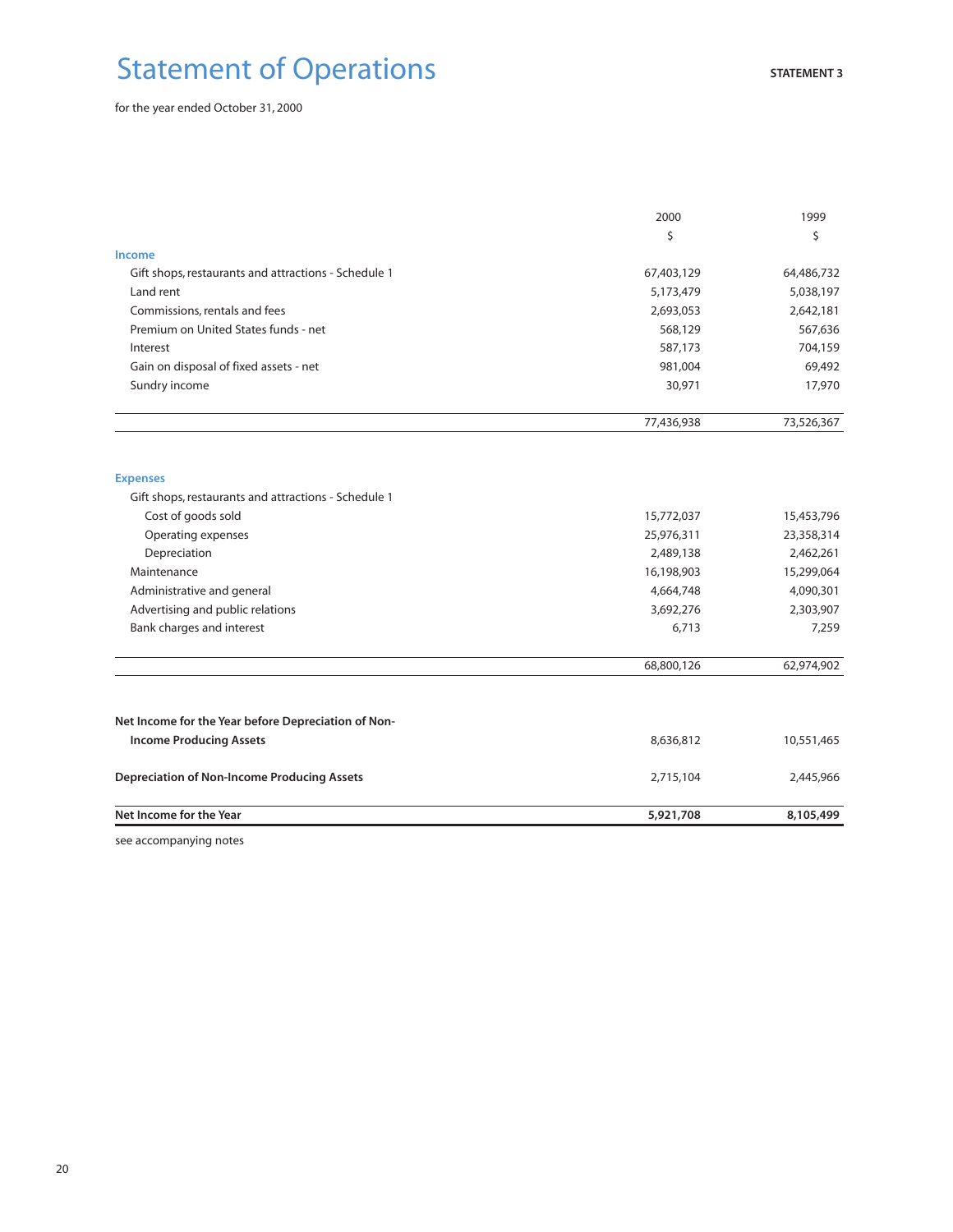# Statement of Cash Flows

for the year ended October 31, 2000

|                                                         | 2000           | 1999           |
|---------------------------------------------------------|----------------|----------------|
|                                                         | \$             | Ś              |
| <b>Operating Activities</b>                             |                |                |
| Net income for the year                                 | 5,921,708      | 8,105,499      |
| Charges against income not requiring an outlay of funds |                |                |
| - depreciation                                          | 5,310,469      | 5,014,864      |
| - gain on disposal of fixed assets - net                | (981,004)      | (69, 492)      |
|                                                         | 10,251,173     | 13,050,871     |
| Net change in non-cash working capital balances related |                |                |
| to operations-note 6                                    | 4,006,941      | (50, 755)      |
| Funds provided by operating activities                  | 14,258,114     | 13,000,116     |
| <b>Investing Activities</b>                             |                |                |
| Fixed asset acquisitions                                | (27,718,468)   | (10,544,265)   |
| Proceeds on sale of fixed assets                        | 1,130,601      | 123,875        |
| Funds used by investing activities                      | (26, 587, 867) | (10, 420, 390) |
| <b>Financing Activities</b>                             |                |                |
| Proceeds (Repayment) of long-term debt                  | (300,000)      | 900,000        |
| Increase (Decrease) in Cash Position                    | (12,629,753)   | 3,479,726      |
| <b>Cash Position, Beginning of Year</b>                 | 22,226,134     | 18,746,408     |
| <b>Cash Position, End of Year</b>                       | 9,596,381      | 22,226,134     |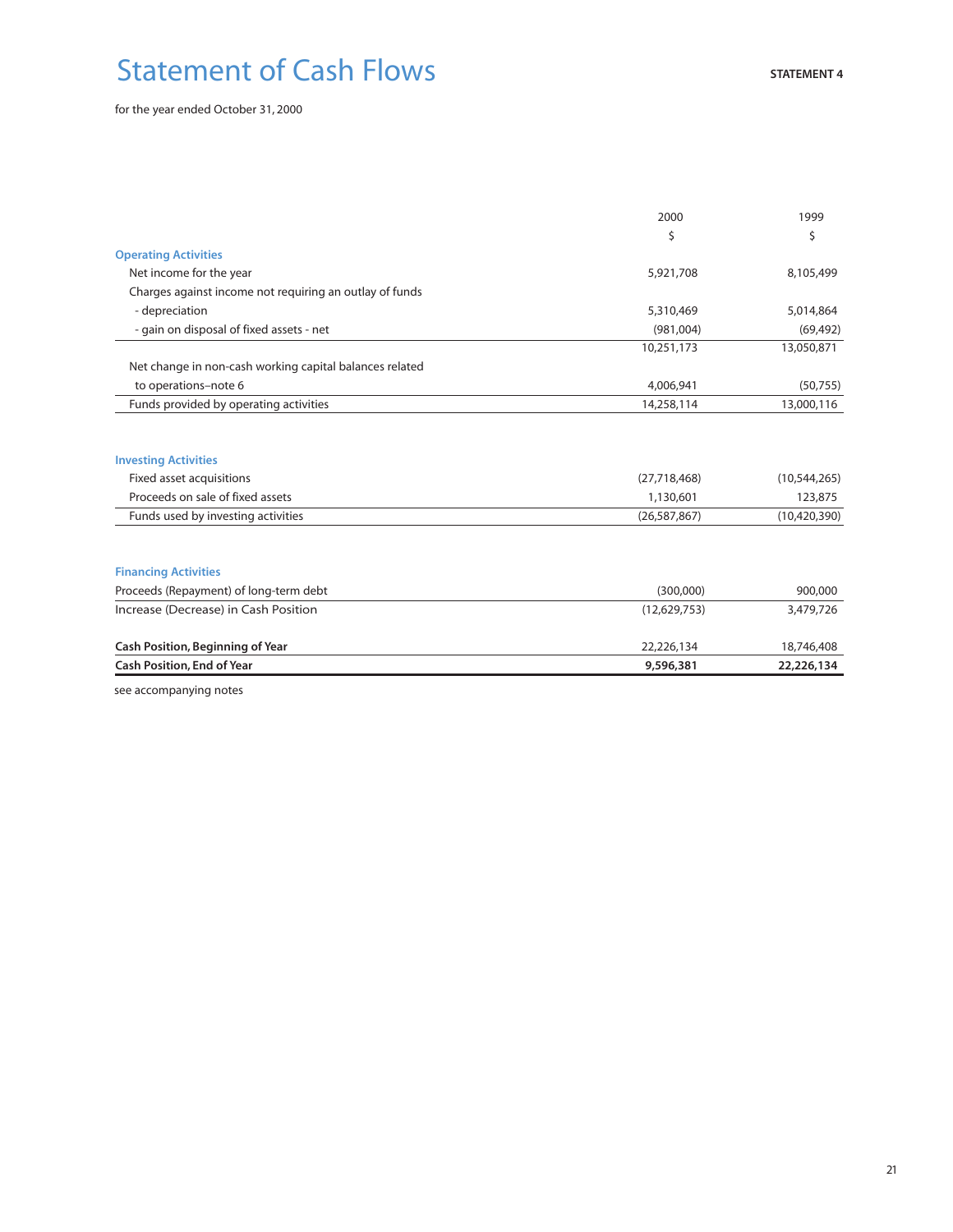# Schedule of Operations

for the year ended October 31, 2000 Gift Shops, Restaurants and Attractions

|                                                                                         | 2000       | 1999       |
|-----------------------------------------------------------------------------------------|------------|------------|
|                                                                                         | \$         | Ś          |
| Income                                                                                  |            |            |
| Souvenirs, china and post cards                                                         | 25,524,933 | 24,556,517 |
| Food and refreshments                                                                   | 15,370,768 | 14,962,166 |
| Beer, liquor and wine                                                                   | 1,733,339  | 1,740,708  |
| Confectionery                                                                           | 3,146,908  | 3,044,262  |
| Fares and admission                                                                     | 20,374,193 | 18,951,333 |
| Rentals                                                                                 | 390,838    | 403,652    |
| Sundry                                                                                  | 862,150    | 828,094    |
|                                                                                         | 67,403,129 | 64,486,732 |
| <b>Cost of Goods Sold</b>                                                               |            |            |
| Souvenirs, china and post cards                                                         | 9,612,846  | 9,455,563  |
| Food and refreshments                                                                   | 4,167,635  | 4,049,205  |
| Beer, liquor and wine                                                                   | 481,176    | 482,665    |
| Confectionery                                                                           | 1,250,592  | 1,214,172  |
| Sundry                                                                                  | 259,788    | 252,191    |
|                                                                                         | 15,772,037 | 15,453,796 |
| <b>Gross Profit</b>                                                                     | 51,631,092 | 49,032,936 |
| <b>Operating Expenses</b>                                                               |            |            |
| Salaries and wages                                                                      | 12,875,382 | 11,247,699 |
| Employee benefits                                                                       | 2,465,782  | 2,072,998  |
| Advertising                                                                             | 745,958    | 798,835    |
| Fuel, power, water and laundry                                                          | 868,685    | 855,306    |
| General                                                                                 | 3,280,734  | 3,378,719  |
| Maintenance of buildings, equipment and vehicles                                        | 2,585,832  | 2,196,141  |
| Maintenance of grounds                                                                  | 800,335    | 785,085    |
| Grants in lieu of municipal taxes                                                       | 1,011,157  | 880,000    |
| Distribution Centre expense                                                             | 1,342,446  | 1,143,531  |
|                                                                                         | 25,976,311 | 23,358,314 |
| <b>Net Income before Depreciation</b>                                                   | 25,654,781 | 25,674,622 |
| <b>Depreciation of Income Producing Assets</b>                                          | 2,489,138  | 2,462,261  |
| Net Income Exclusive of any Portion of<br>the Administrative Overhead of the Commission | 23,165,643 | 23,212,361 |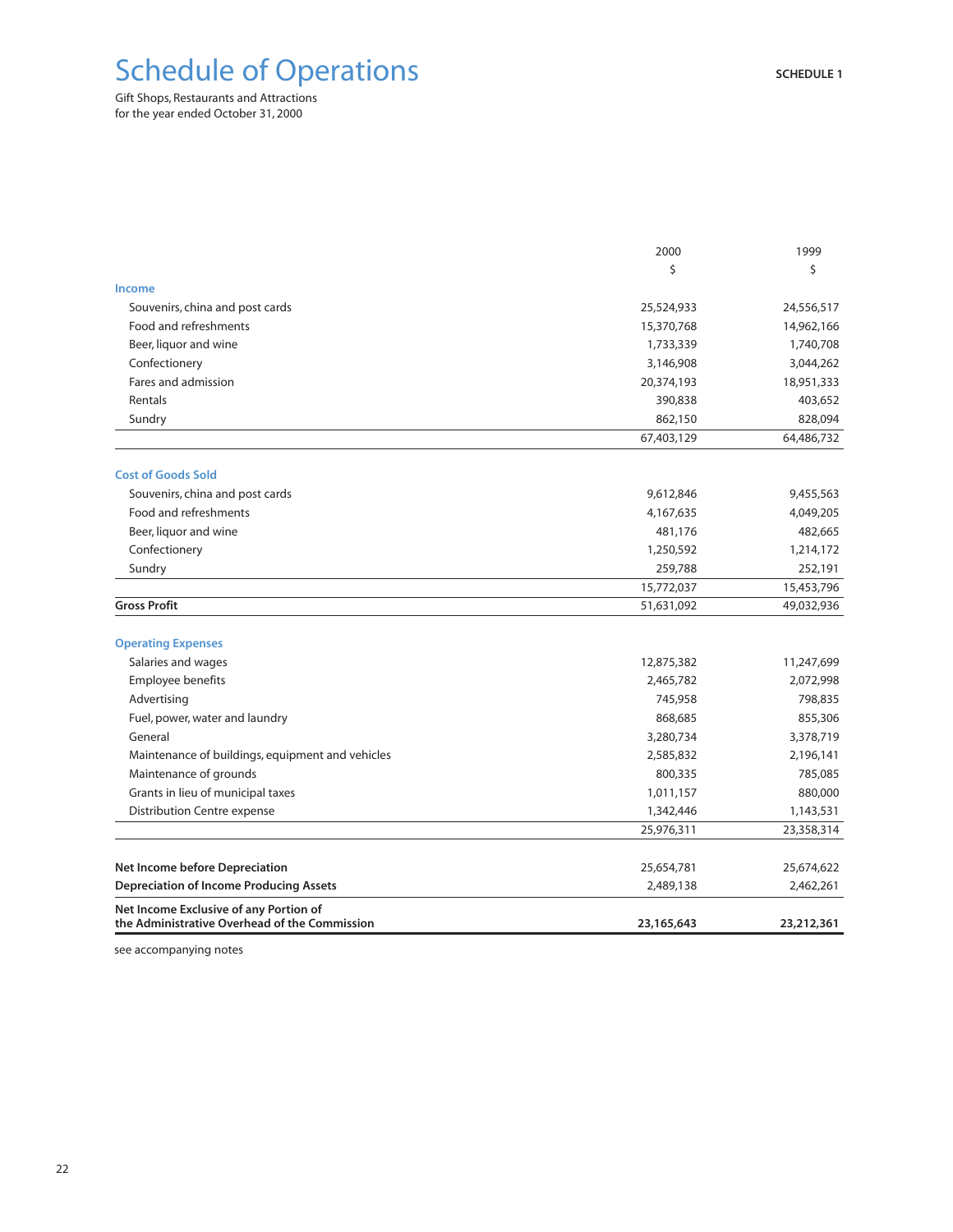# Notes to Financial Statements

for the year ended October 31, 2000

#### **1. Significant Accounting Policies**

#### Basis of accounting

The financial statements of the Commission are the representations of management prepared in accordance with Canadian generally accepted accounting principles, consistently applied. Because a precise determination of many assets and liabilities is dependent upon future events,the preparation of periodic financial statements necessarily involves the use of estimates and approximations.These have been made using careful judgement in the light of available information.The financial statements have,in management's opinion,been properly prepared within reasonable limits of materiality and within the framework of the accounting policies summarized below: Inventories

Inventories of saleable merchandise are valued at lower of cost (first-in, first-out) and net realizable value.

#### Fixed assets

All fixed assets are recorded at cost. Depreciation has been recorded using the straight-line method, with rates from 2.5 to 20 per cent for buildings, roadways and structures, 10 to 25 per cent for equipment and furnishings and from 8 to 40 per cent for vehicles.

#### **2. Fixed Assets**

|                                    |             | Accumulated  |             |            |
|------------------------------------|-------------|--------------|-------------|------------|
|                                    | Cost        | Depreciation | 2000        | 1999       |
|                                    | \$          | \$           | \$          | \$         |
| Land                               | 13,555,108  |              | 13,555,108  | 13,443,130 |
| Buildings, roadways and structures | 121,379,049 | 42,670,900   | 78,708,149  | 76,868,255 |
| Equipment and furnishings          | 17,826,513  | 11,532,153   | 6,294,360   | 5,991,137  |
| Vehicles                           | 7,758,763   | 6,359,172    | 1,399,591   | 1,046,037  |
|                                    | 160,519,433 | 60,562,225   | 99,957,208  | 97,348,559 |
| Capital works in progress          | 21,738,000  |              | 21,738,000  | 2,088,247  |
|                                    | 182,257,433 | 60,562,225   | 121,695,208 | 99,436,806 |

#### **3. Mortgage Payable**

|                                                                                          | 2000      | 1999      |
|------------------------------------------------------------------------------------------|-----------|-----------|
|                                                                                          |           |           |
| Mortgage Payable, repayable in annual installments of \$300,000, interest free, maturing |           |           |
| January, 2002, secured by certain lands owned by the Commission                          | 600,000   | 900,000   |
| Portion due within one year                                                              | (300,000) | (300,000) |
|                                                                                          | 300,000   | 600,000   |

The principal payments of the mortgage payable are due as follows:

|  | s<br>٦ |
|--|--------|
|  |        |
|  |        |

| 2001 | 300,000 |
|------|---------|
| 2002 | 300,000 |

#### **4. Commitments**

The Commission is committed to spending approximately \$ 19,000,000 on capital projects in the next year.